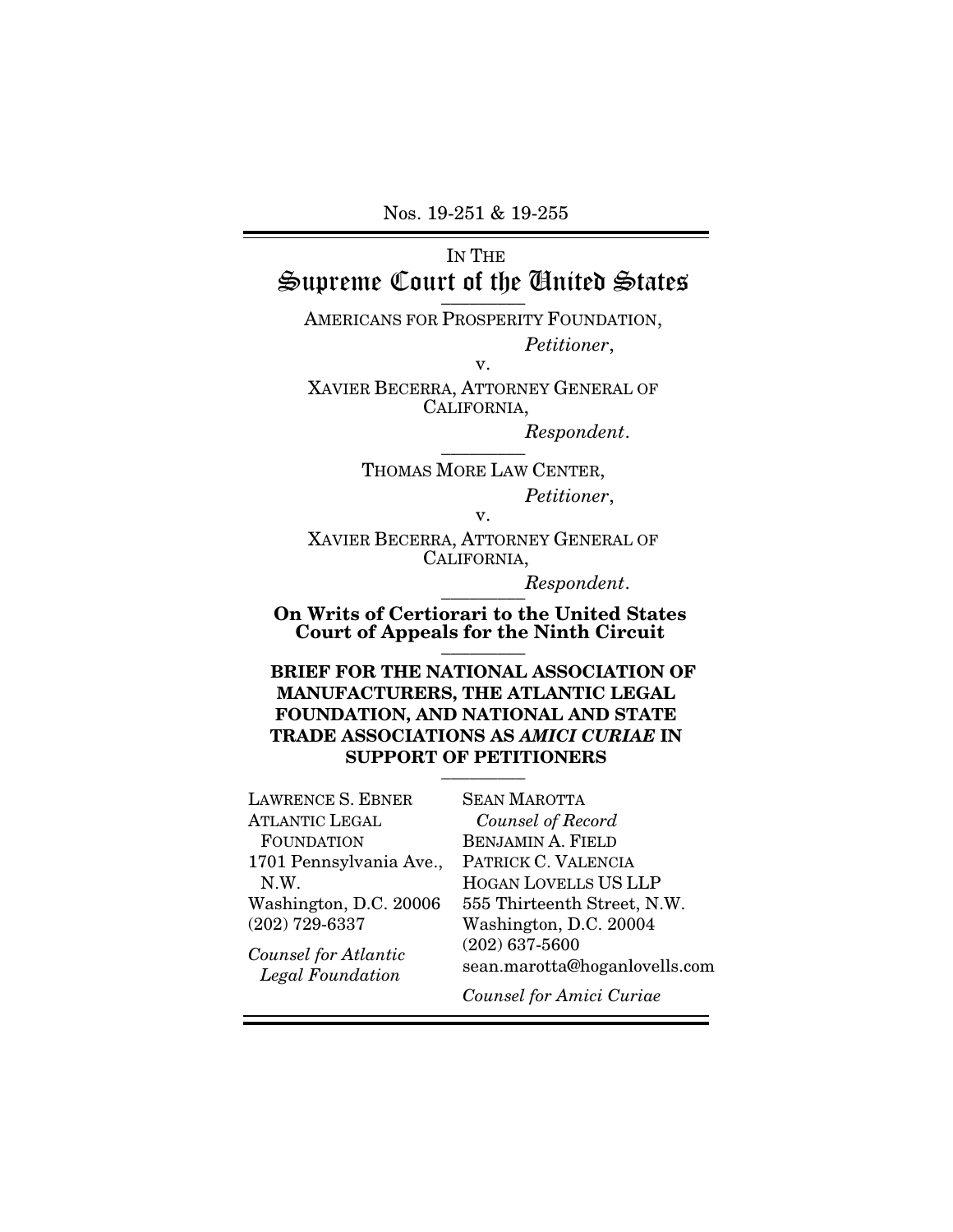## TABLE OF CONTENTS

| <b>INTRODUCTION AND SUMMARY OF</b>                                                                                                                  |
|-----------------------------------------------------------------------------------------------------------------------------------------------------|
|                                                                                                                                                     |
|                                                                                                                                                     |
| BY APPLYING A LAX FORM OF<br>I.<br>FIRST AMENDMENT SCRUTINY,<br>THE NINTH CIRCUIT'S DECISION<br><b>INVITES STATES TO CHILL</b>                      |
|                                                                                                                                                     |
| ANONYMITY IS ESSENTIAL FOR<br>II.<br>PEOPLE AND COMPANIES TO<br>FREELY AND EFFECTIVELY                                                              |
| A.<br>Recent History Is Replete With<br><b>Examples Of Businesses And</b><br><b>Advocacy Organizations Facing</b><br>Retaliation For Their Speech13 |
| В.<br><b>Anonymity Enables More</b><br><b>Effective Free Speech Through</b>                                                                         |
|                                                                                                                                                     |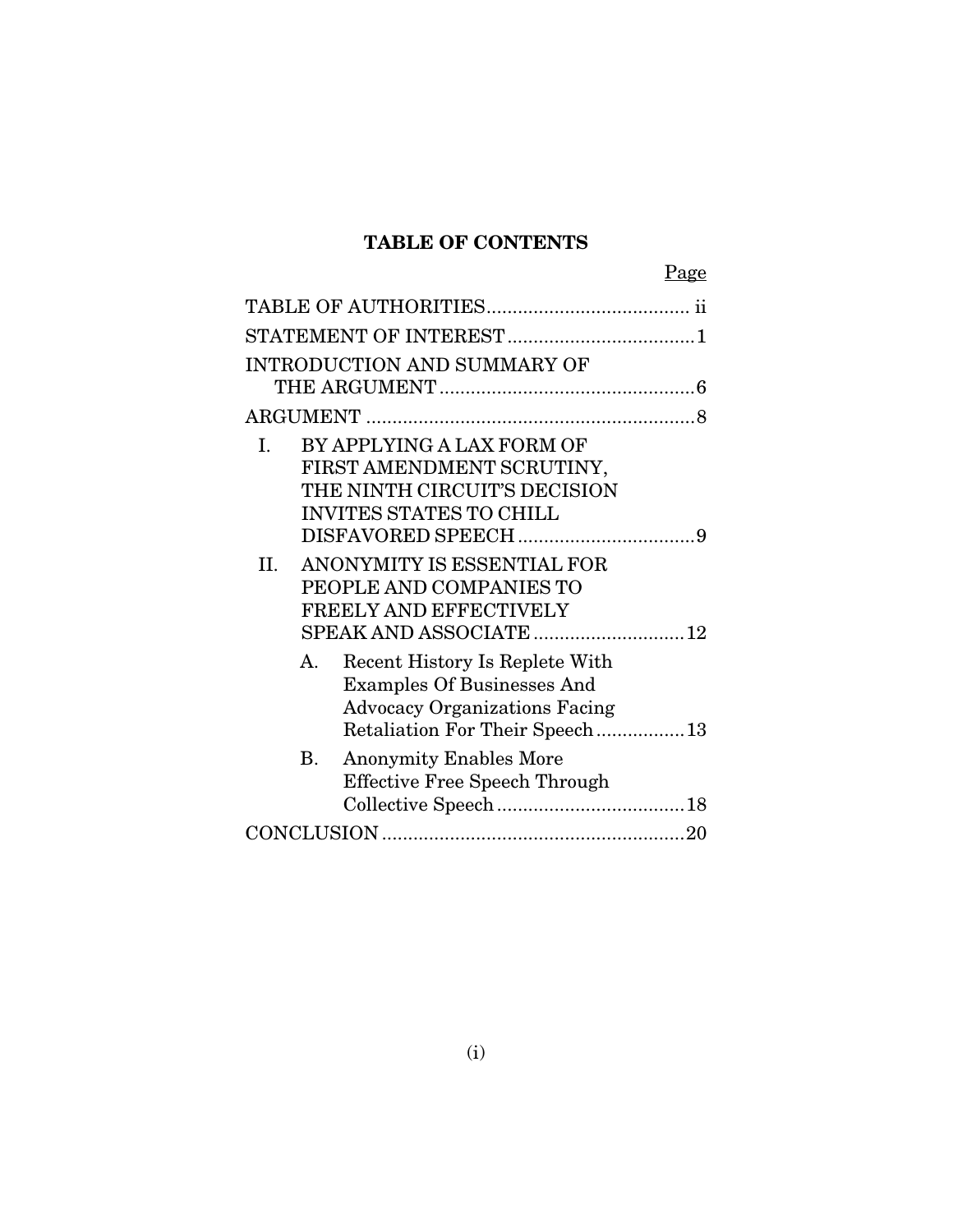## TABLE OF AUTHORITIES

## CASES:

| Abrams v. United States,                                   |
|------------------------------------------------------------|
| ACLU of Nev. v. Heller,<br>378 F.3d 979 (9th Cir. 2004) 19 |
| Buckley v. Valeo,                                          |
| Citizens United v. Fed. Election Comm'n,                   |
| Gibson v. Florida Legis. Investigation                     |
| Comm.                                                      |
| Hollingsworth v. Perry,                                    |
| John Doe No. 1 v. Reed,                                    |
| Louisiana ex rel. Gremillion v. NAACP,                     |
| <i>Majors v. Abell,</i><br>361 F.3d 349 (7th Cir. 2004) 16 |
| Matal v. Tam,                                              |
| McIntyre v. Ohio Elections Comm'n,                         |
| NAACP v. Alabama ex rel. Patterson,                        |
| NAACP v. Button,                                           |

ii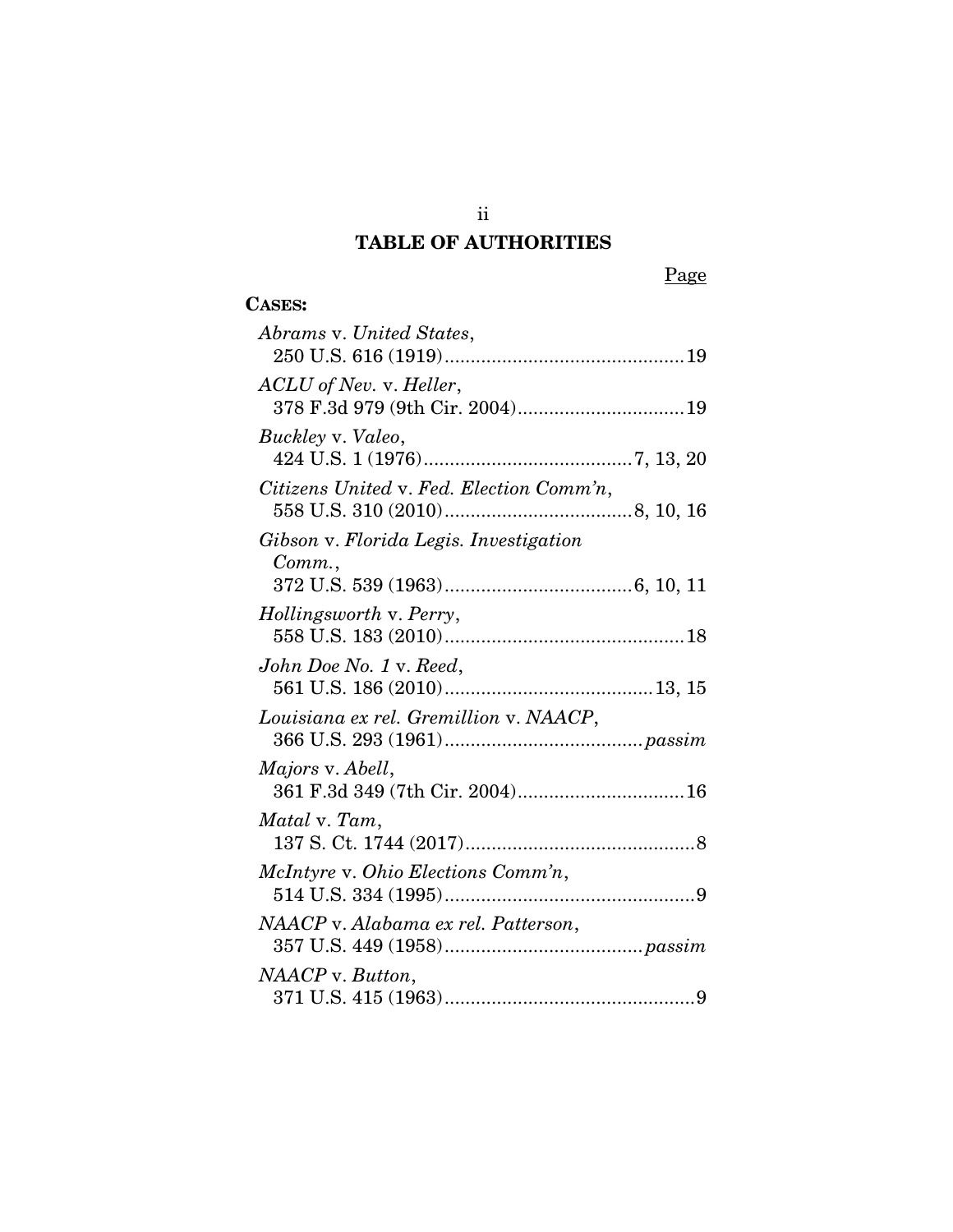# TABLE OF AUTHORITIES—Continued

| New York Times Co. v. Sullivan,                                                         |
|-----------------------------------------------------------------------------------------|
|                                                                                         |
| ProtectMarriage.com v. Bowen,                                                           |
| 830 F. Supp. 2d 914 (E.D. Cal. 2011)12                                                  |
| Shelton v. Tucker,                                                                      |
|                                                                                         |
| State v. Grocery Mfrs. Ass'n,                                                           |
| 425 P.3d 927 (Wash. Ct. App. 2018), aff'd<br>in part and rev'd in part, 461 P.3d 334    |
|                                                                                         |
| Talley v. California,                                                                   |
|                                                                                         |
| Van Hollen, Jr. v. Fed. Election Comm'n,                                                |
| 811 F.3d 486 (D.C. Cir. 2016)17                                                         |
| Virginia v. Hicks,                                                                      |
|                                                                                         |
| Whitney v. California,                                                                  |
|                                                                                         |
| <b>LEGISLATIVE MATERIALS:</b>                                                           |
| DISCLOSE Act of 2012, S. 3369,                                                          |
|                                                                                         |
| DISCLOSE Act of 2014, S. 2516,                                                          |
|                                                                                         |
| DISCLOSE Act of 2017, S. 1585,                                                          |
| <b>OTHER AUTHORITIES:</b>                                                               |
|                                                                                         |
| A Letter on Justice and Open Debate, Har-<br>per's Magazine (July 7, 2020), https://ti- |
|                                                                                         |
|                                                                                         |

iii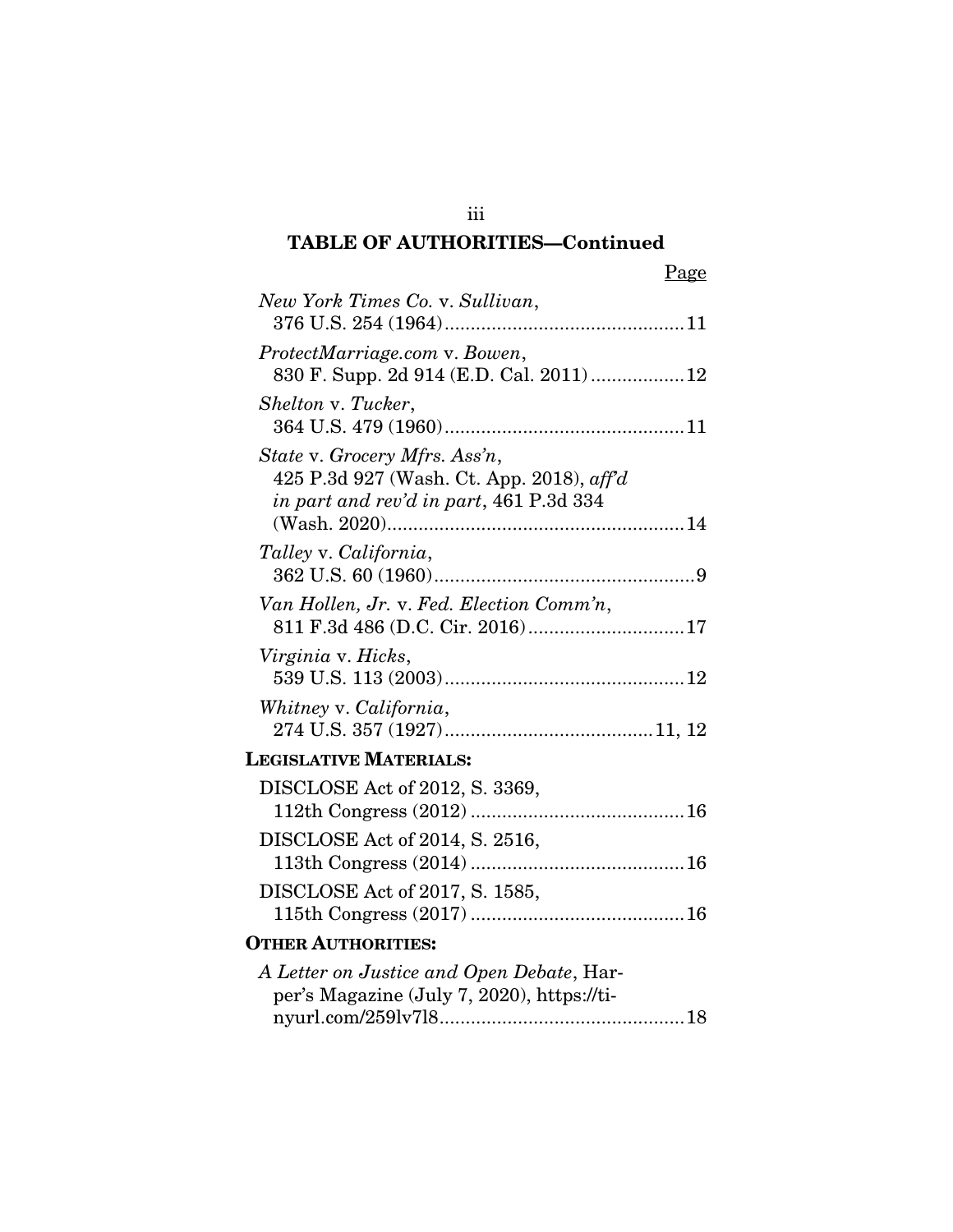## iv TABLE OF AUTHORITIES—Continued

| James Dao, How the Anonymous Op-Ed                                                 |
|------------------------------------------------------------------------------------|
| Came to Be, N.Y. Times (Sept. 8, 2018),                                            |
|                                                                                    |
| Andrew Dorn, Johnson Says Oregon DOJ                                               |
| Didn't Show 'Loyalty' In Civil Rights                                              |
| Case, Or. Pub. Broad. (Oct. 17, 2017),                                             |
|                                                                                    |
| Raymond J. La Raja, Political Participa-                                           |
| tion and Civil Courage: The Negative                                               |
| <b>Effect of Transparency on Making Small</b>                                      |
| Campaign Contributions, 36 Political                                               |
|                                                                                    |
| Michael Luo, Group Plans Campaign                                                  |
| Against G.O.P. Donors, N.Y. Times                                                  |
| $(Aug. 7, 2008)$ , https://ti-                                                     |
|                                                                                    |
|                                                                                    |
|                                                                                    |
| Lloyd Hitoshi Mayer, Disclosures About<br>Disclosure, 44 Ind. L. Rev. 255 (2010)18 |
| Ben Smith, Group Targets Liberal Do-                                               |
|                                                                                    |
| nors, Politico (Sept. 30, 2008), https://ti-<br>nyurl.com/1riov59d                 |
|                                                                                    |
| Bradley A. Smith, <i>In Defense of Political</i>                                   |
| Anonymity, City J. (2010),<br>https://www.tinyurl.com/yyafwotm9, 19                |
|                                                                                    |
| Isabel Vincent, Hamptons Brewery Tar-<br>geted with Boycott Over Black Lives       |
| Matter Support, N.Y. Post (Aug. 29,                                                |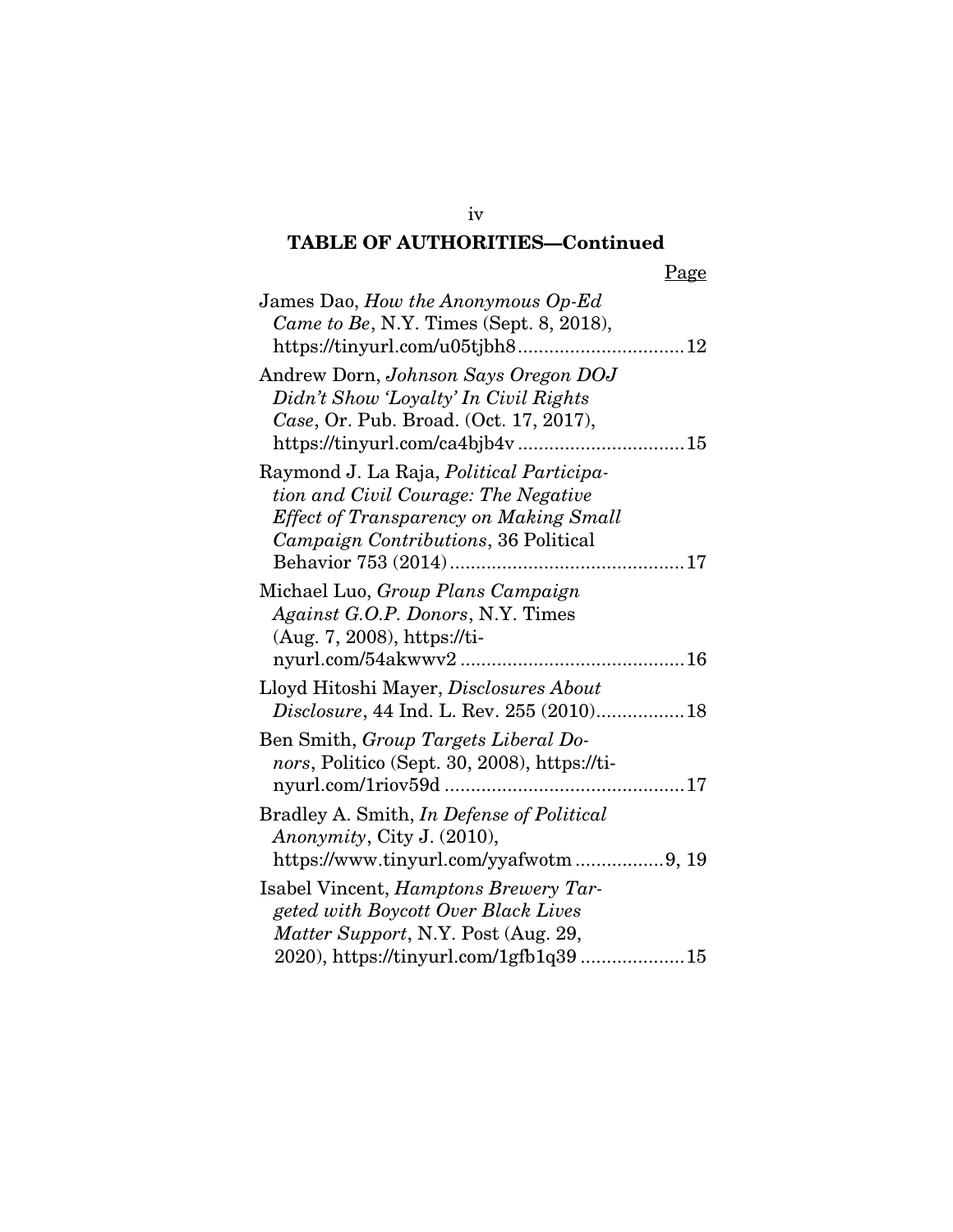## TABLE OF AUTHORITIES—Continued

Page

| George Zornick, Progressives Mount Ma-        |  |
|-----------------------------------------------|--|
| <i>jor Campaign to Intimidate Corporate</i>   |  |
| <i>Election Donors</i> , The Nation (Mar. 12, |  |
|                                               |  |

v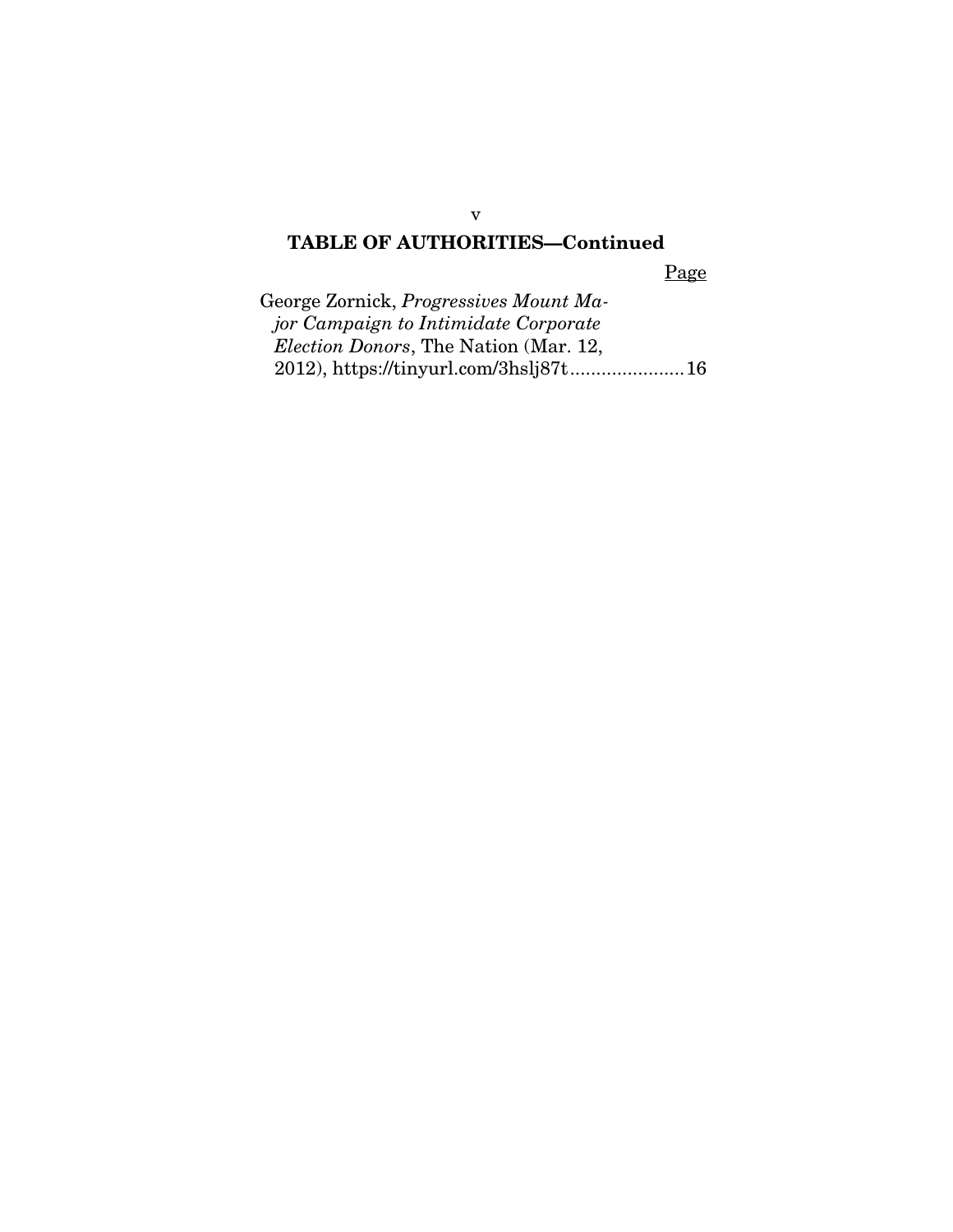## IN THE Supreme Court of the United States  $\overline{\phantom{a}}$  . The set of  $\overline{\phantom{a}}$

Nos. 19-251 & 19-255  $\overline{\phantom{a}}$  . The set of  $\overline{\phantom{a}}$ 

AMERICANS FOR PROSPERITY FOUNDATION, *Petitioner*,

v.

XAVIER BECERRA, ATTORNEY GENERAL OF CALIFORNIA,

> *Respondent*.  $\overline{\phantom{a}}$  . The set of  $\overline{\phantom{a}}$

THOMAS MORE LAW CENTER, *Petitioner*,

v.

XAVIER BECERRA, ATTORNEY GENERAL OF CALIFORNIA,

> *Respondent*.  $\overline{\phantom{a}}$  . The set of  $\overline{\phantom{a}}$

On Writs of Certiorari to the United States Court of Appeals for the Ninth Circuit  $\frac{1}{\sqrt{2}}$ 

BRIEF FOR THE NATIONAL ASSOCIATION OF MANUFACTURERS, THE ATLANTIC LEGAL FOUNDATION, AND NATIONAL AND STATE TRADE ASSOCIATIONS AS *AMICI CURIAE* IN SUPPORT OF PETITIONERS  $\overline{\phantom{a}}$  . The set of  $\overline{\phantom{a}}$ 

#### STATEMENT OF INTEREST

The National Association of Manufacturers, the Atlantic Legal Foundation, the Forging Industry Association, the Kansas Chamber of Commerce, Oregon Business & Industry, the Pennsylvania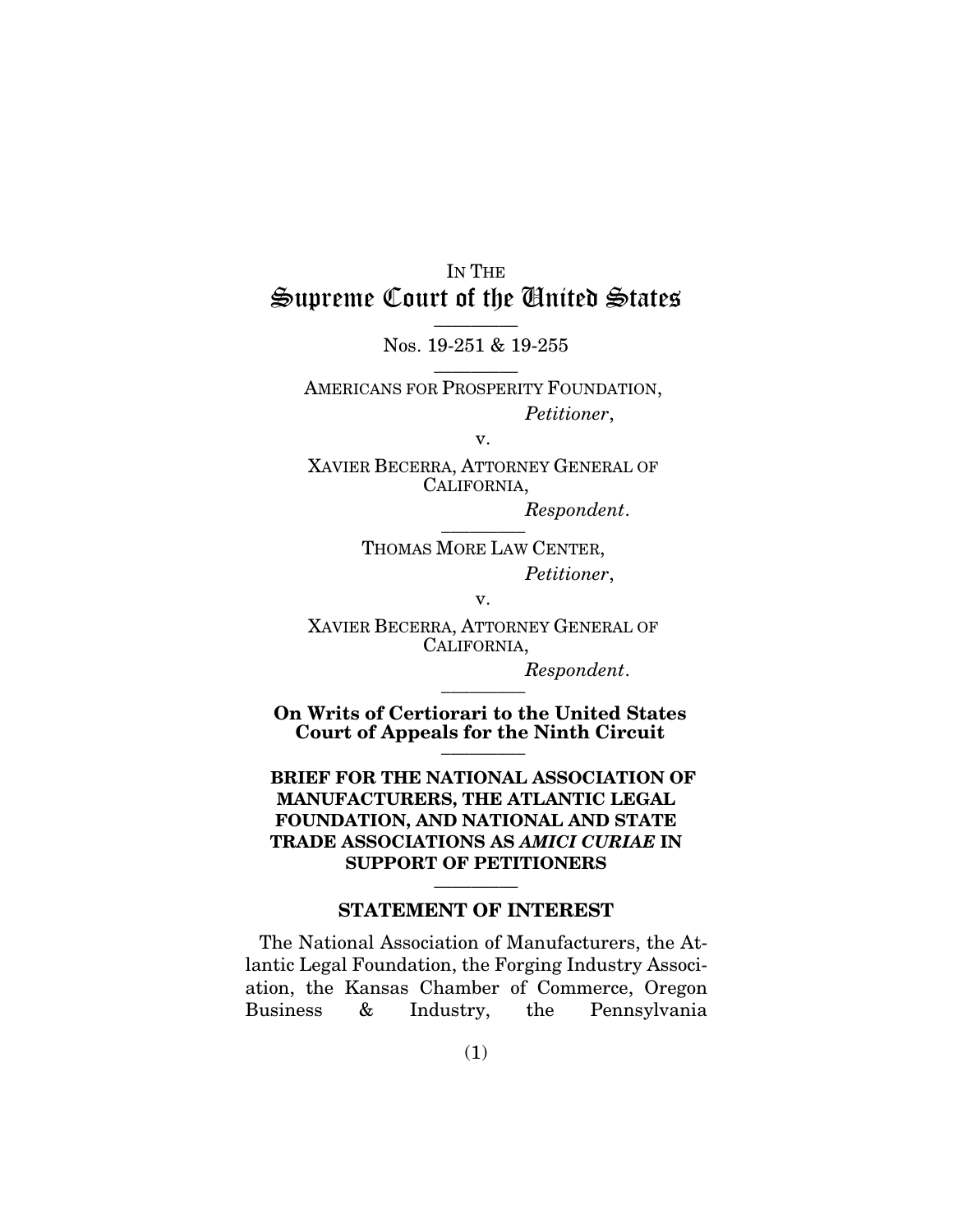Manufacturers' Association, the Plastics Industry Association, the Treated Wood Council, and Wisconsin Manufacturers & Commerce submit this brief as *amici curiae* in support of Petitioners.<sup>1</sup>

The National Association of Manufacturers (NAM) is a trade association of American manufacturers made up of 14,000 member companies in every industrial sector. Since its founding in 1895, the NAM has advocated for American makers and the values that make American industry strong, including free enterprise, competitiveness, individual liberty, and equal opportunity. Working for the success of more than 22 million men and women who make things in America, the NAM is the voice of the manufacturing community. The NAM represents manufacturers big and small. Although its members include 79 percent of Fortune 100 manufacturers and 54 percent of Fortune 500 manufacturers, small- and medium-sized manufacturers make up 90 percent of the NAM's membership.

Established in 1977, the Atlantic Legal Foundation (ALF) is a national, nonprofit, public interest law firm whose mission is to advance the rule of law and civil justice by advocating for individual liberty, free enterprise, property rights, limited and efficient government, sound science in judicial and regulatory proceedings, and school choice. With the benefit of guidance from the legal scholars, corporate legal officers,

<sup>&</sup>lt;sup>1</sup> No party or counsel for a party authored this brief in whole or in part. No party, counsel for a party, or person other than *amici curiae* or their counsel made any monetary contribution intended to fund the preparation or submission of this brief. Petitioners filed notices of blanket consent with the Clerk. Respondent has consented to the filing of this brief.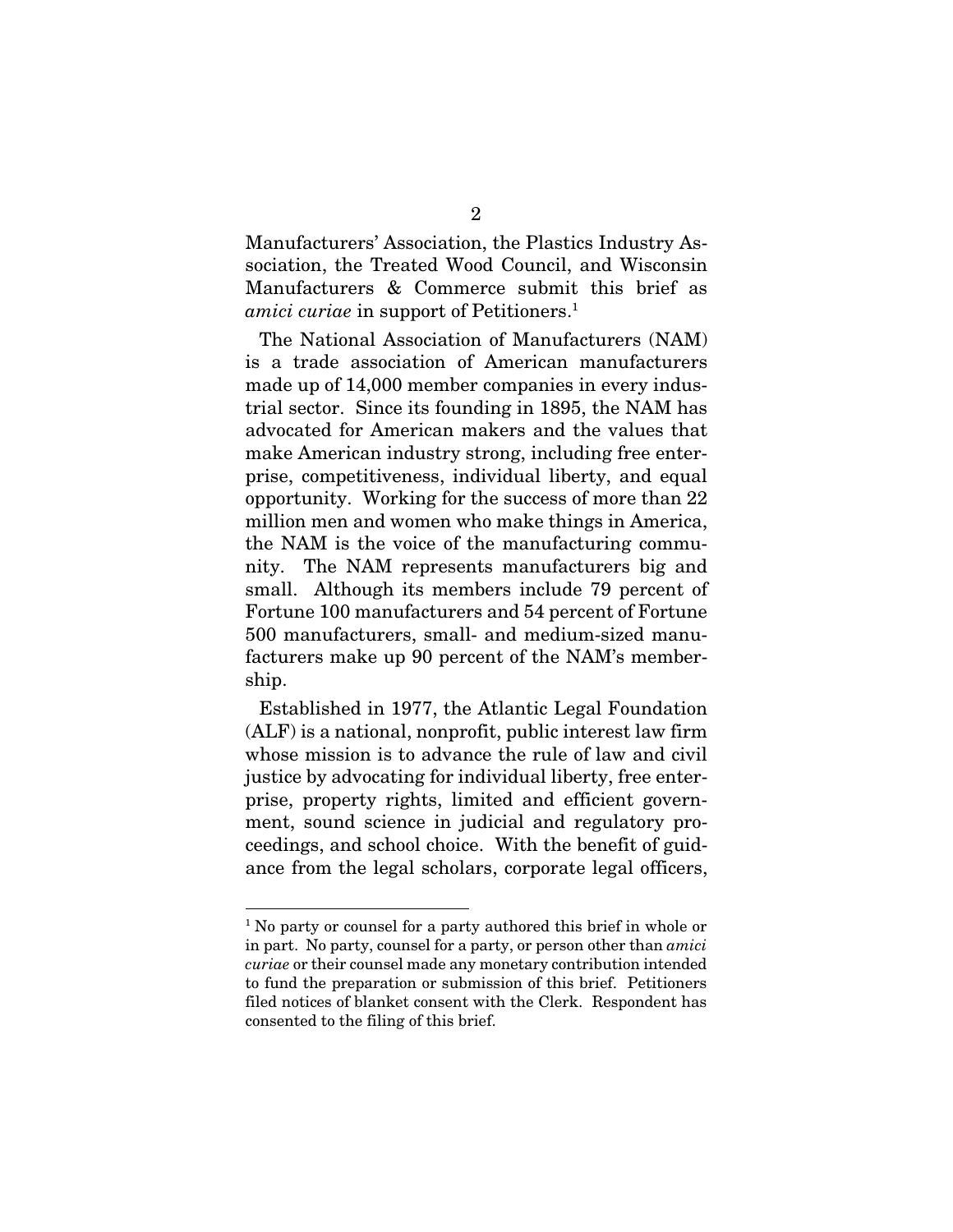private practitioners, business executives, and prominent scientists who serve on its Board of Directors and Advisory Council, the Foundation pursues its mission by participating as amicus curiae in carefully selected appeals before the Supreme Court, federal courts of appeals, and state supreme courts. Although the ALF chooses to disclose in its annual reports the names of the foundations, companies, law firms, and individuals that provide financial support, the Foundation recognizes the important value of the First Amendment right to anonymity. ALF supports the rights of other organizations to use anonymity to enable their members and donors to exercise their speech and association rights.

For more than 100 years, the Forging Industry Association (FIA) has been helping forging companies in North America to increase their global competitiveness. FIA's producer member companies manufacture approximately 75% of the custom forgings volume produced in North America. Its supplier members manufacture materials and provide services used by the forging industry. Together, FIA's 200 members comprise the only trade association dedicated to promoting and serving the forging industry in North America. FIA is dedicated to bringing awareness to lawmakers on key issues that impact the future of the industry. FIA's services are valuable to small member companies that cannot afford to take on the kinds of initiatives the FIA is capable of doing.

The Kansas Chamber of Commerce has been championing business in the State since 1924. The Chamber is member-driven and its strength comes from hundreds of Kansas employers of every size. The Chamber focuses on the key issues impacting Kansas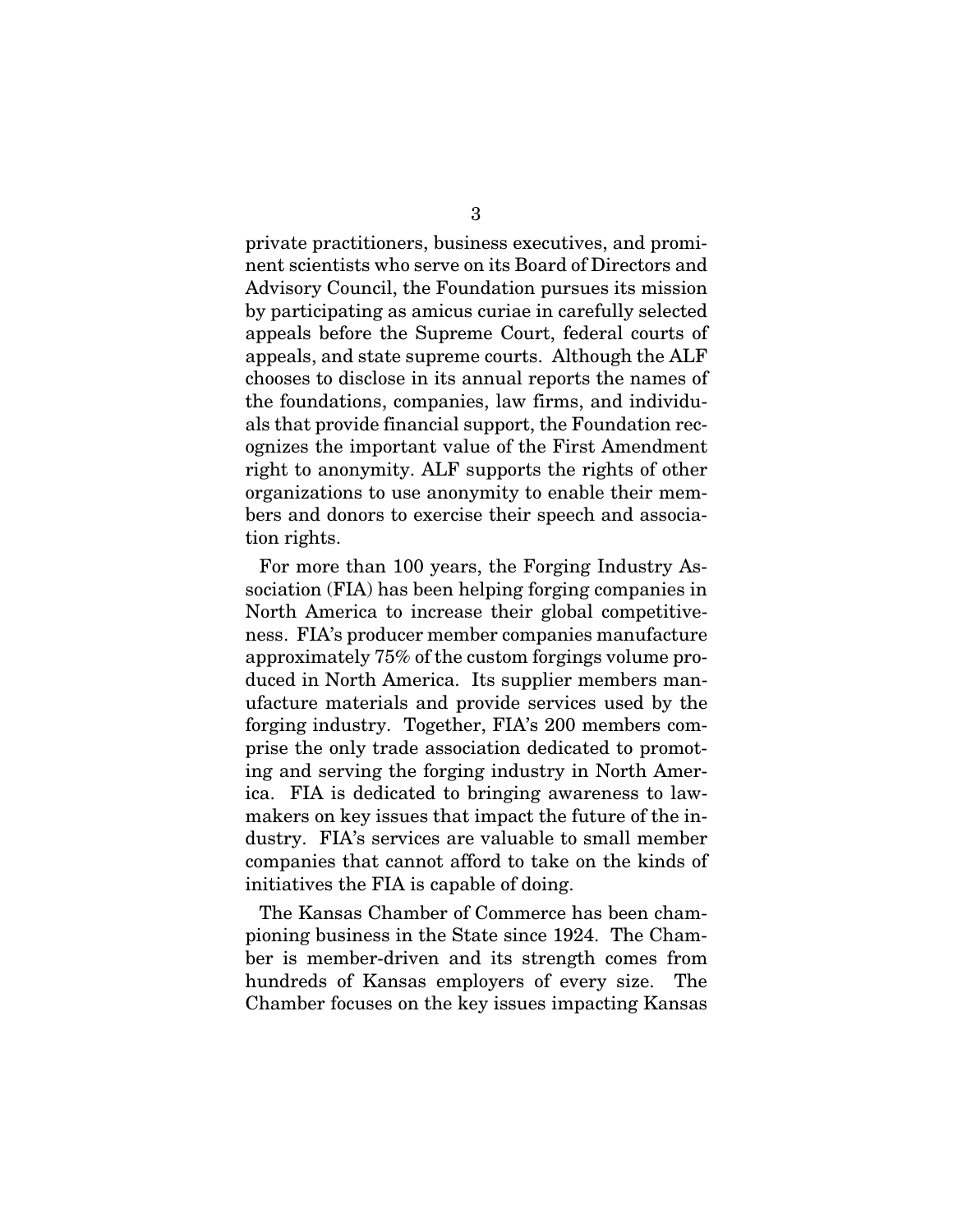businesses, working to make Kansas a top State to do business. Its mission is to continually strive to improve the economic climate for the benefit of every business and citizen and to safeguard our system of free, competitive enterprise.

Oregon Business & Industry (OBI) is the State's largest and most comprehensive business association. With over 1,600 members who employ over 250,000 people in every corner of the State, OBI represents the diversity of Oregon's business community. OBI's members range from very small businesses to the State's largest employers. OBI advocates on behalf of a strong and healthy business climate for Oregon. OBI is also the Oregon Retail Council and the state affiliate of the National Association of Manufacturers.

Since its founding in 1909, the Pennsylvania Manufacturers' Association (PMA) has served as a leading voice for business and manufacturing in Pennsylvania. From its headquarters in the Frederick W. Anton, III, Center, across from the steps to the State Capitol Building in Harrisburg, PMA seeks to improve the Commonwealth's competitiveness by promoting pro-growth public policies that reduce the cost of creating and keeping jobs. PMA forcefully advocates for forward-looking strategies that will both take advantage of Pennsylvania's tremendous energy resources and promote the Commonwealth's long-term economic stability for the benefit of Pennsylvania's businesses and citizenry.

Founded in 1937, the Plastics Industry Association (Plastics) is a purpose-driven organization that supports the entire plastics supply chain. It is the only association that supports the entire plastics supply chain. Plastics has a track record of fostering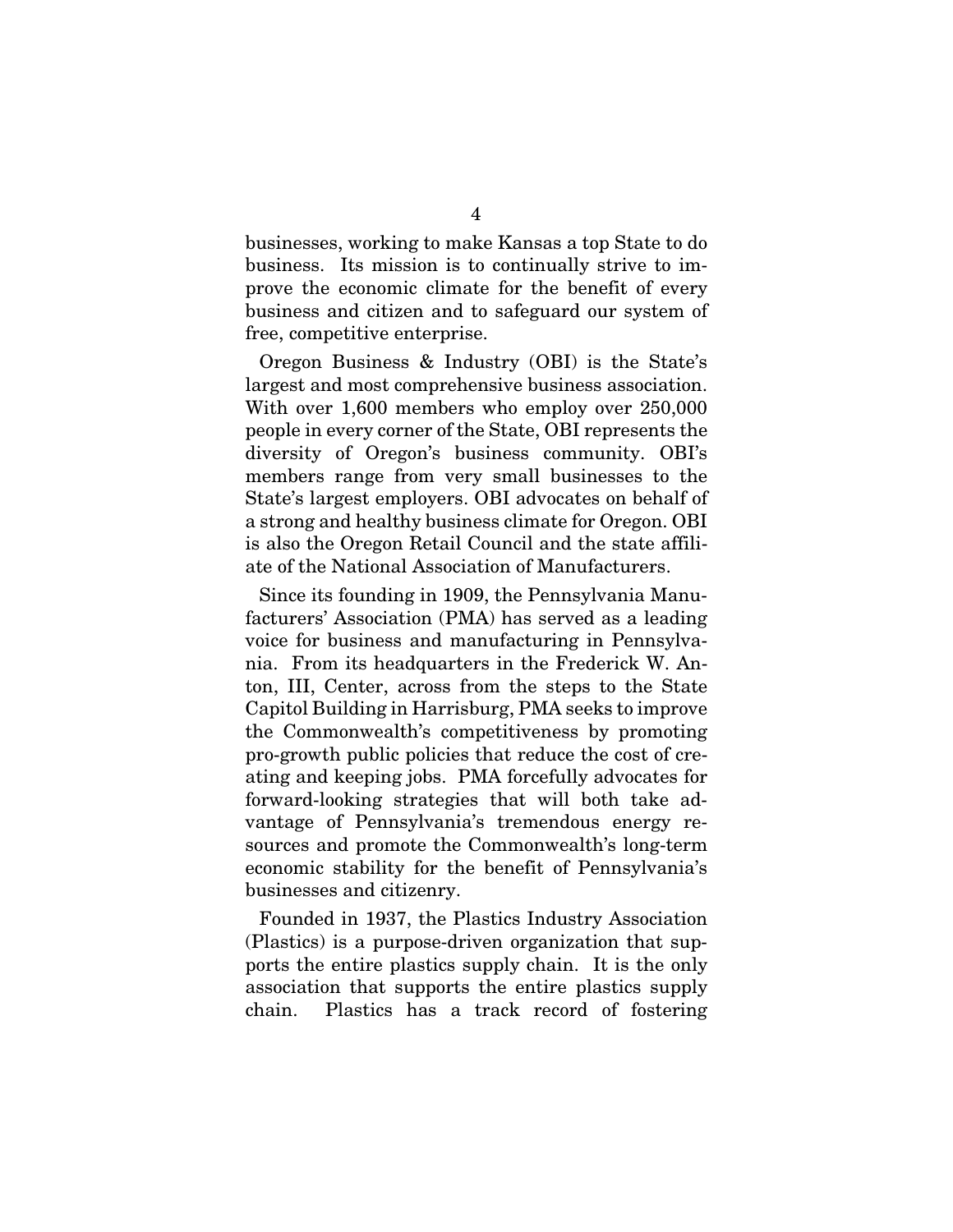collaboration between each segment of the industry and evolving right alongside the industry as a whole. Plastics gives its member companies a voice in shaping the industry's future while advancing the legislative and regulatory priorities across all levels of advocacy.

Organized in 2003, the Treated Wood Council (TWC) serves companies that harvest and saw wood, manufacture wood preservatives, produce pressure-treated wood products, or serve the treated wood industry. Its mission is to serve all segments of the treated wood industry in the field of government affairs.

Founded in 1911, Wisconsin Manufacturers & Commerce (WMC) is the largest and most influential business association in the State, working to make Wisconsin the best place in the nation to do business. WMC is the state chamber of commerce, state manufacturers' association, and state safety council. WMC represents over 3,800 member companies of every size, spanning all sectors of the economy. WMC has twice successfully litigated cases to the Wisconsin Supreme Court to defend the anonymity of its members and donors.

The breadth of *amici* demonstrates how important the First Amendment issues in this case are to an incredibly diverse range of businesses, industries, and associations. The type of disclosure requirements at issue here threaten to stifle individuals' and businesses' ability to speak with a collective voice on important matters, especially when their views are unpopular. Left with the choice of facing harassment or not speaking at all, many businesses will choose silence. *Amici* share common values of individual liberty and free enterprise. They believe that by joining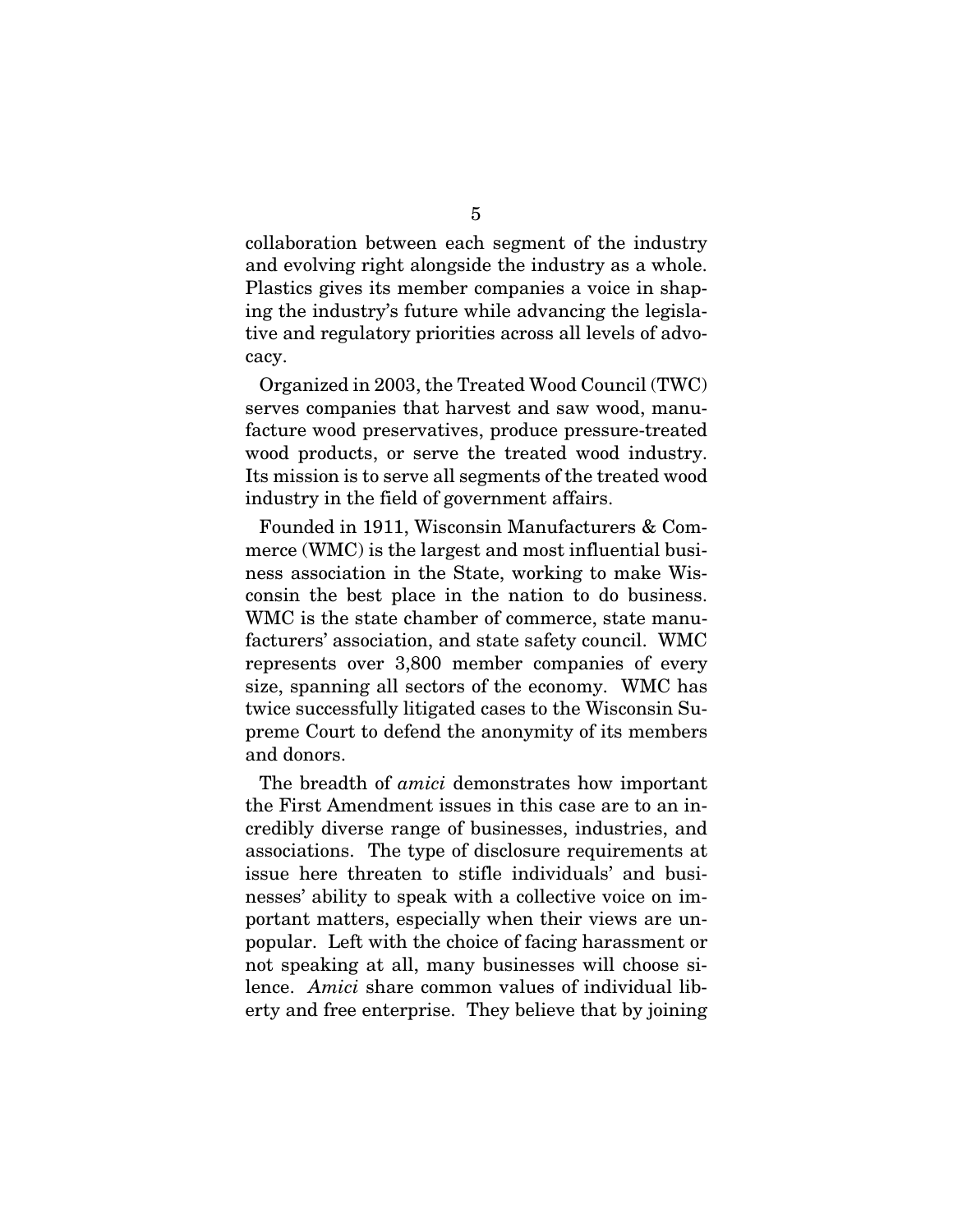together—whether through public-advocacy groups or trade associations—individuals and businesses can often best exercise their First Amendment rights. *Amici*  each provide an avenue for collective speech for their members or supporters. And the trade-association *amici* are emblematic of the types of organizations potentially threatened by disclosure requirements like those at issue in these cases. As such, they can offer the Court a unique perspective on the burden that disclosure laws such as those here place on trade associations and the members they speak for, as the NAM and the ALF did at the petition stage.

#### INTRODUCTION AND SUMMARY OF THE ARGUMENT

The First Amendment guarantees individuals and businesses alike a zone of anonymity to exercise their freedoms of speech and association. "[W]hether a group is popular or unpopular, the right of privacy implicit in the First Amendment creates an area into which the Government may not enter" without satisfying searching constitutional scrutiny. *Gibson* v. *Florida Legis. Investigation Comm.*, 372 U.S. 539, 570 (1963) (Douglas, J., concurring). Mandatory disclosure laws threaten to undercut this privacy by requiring nonprofit organizations like *amici* to turn over their donor or membership lists as a condition for their continued existence. If States may apply such disclosure requirements indiscriminately, that would open *amici*'s members and donors to pressure tactics such as boycotts, harassment, and even threatened or actual violence that are intended to prevent those individuals and organizations from engaging in free speech. Free speech is particularly at-risk when government officials themselves seek to punish or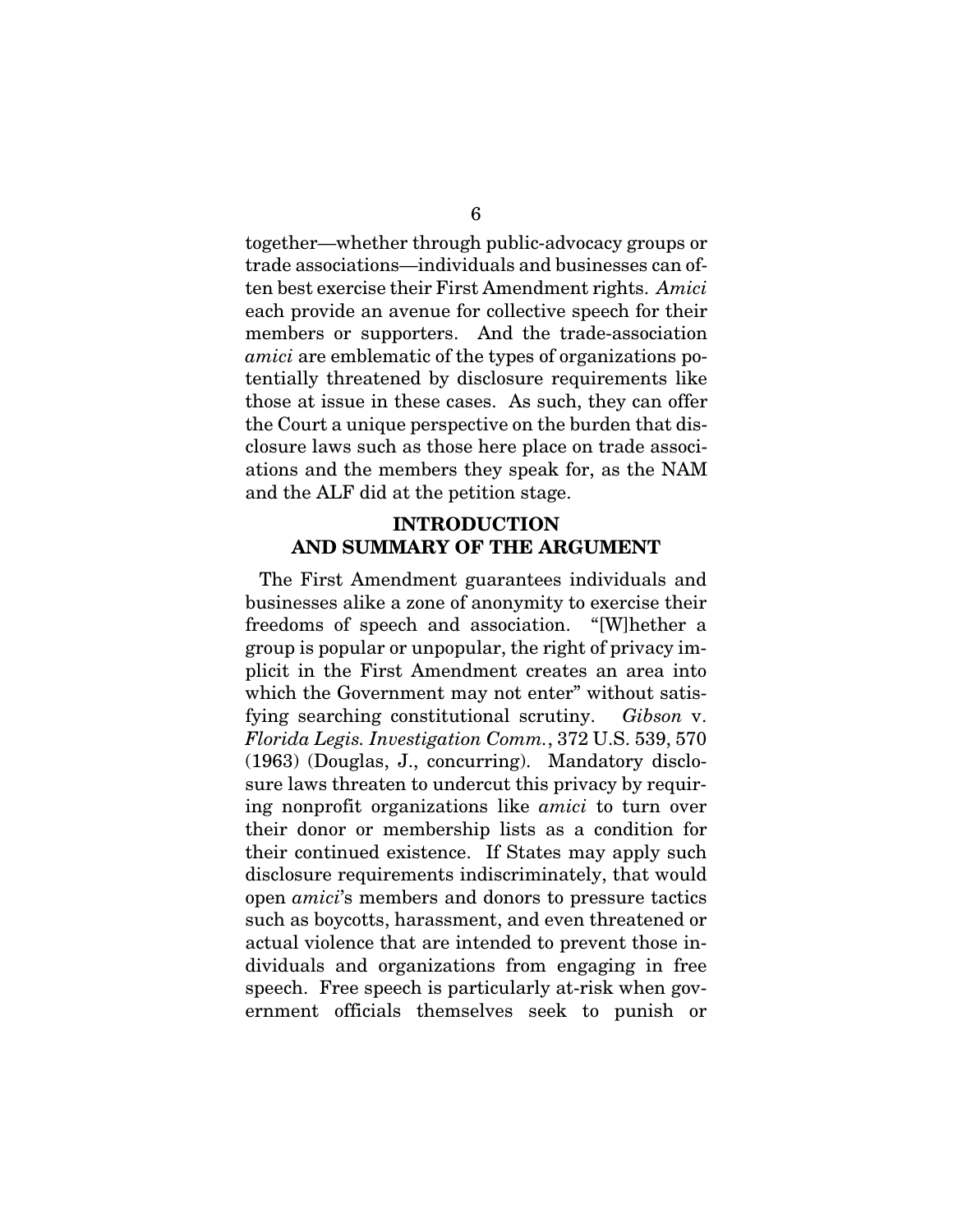eliminate it. These concerns are precisely why businesses choose to speak collectively through trade associations.

This Court has long held that state-compelled disclosures are subject to exacting scrutiny when the disclosures risk subjecting others to a reasonable probability of harm, economic reprisal, or "other manifestations of public hostility." *NAACP* v. *Alabama ex rel. Patterson* (*NAACP* v. *Alabama*), 357 U.S. 449, 462-463 (1958); *see Louisiana ex rel. Gremillion* v. *NAACP*, 366 U.S. 293, 296 (1961). Under the proper application of exacting scrutiny, a State defending a disclosure requirement must demonstrate that it has a compelling interest for the requirement, that there is a substantial relationship between the information sought and the substantial interest, and that the disclosure requirement is "narrowly drawn to prevent the supposed evil." *Gremillion*, 366 U.S. at 297 (internal quotation marks omitted).

Rather than applying exacting scrutiny in this case, however, the Ninth Circuit applied a laxer form of scrutiny akin to what courts have applied to the very different context of political-campaign contributions. *See Buckley* v. *Valeo*, 424 U.S. 1, 64-68 (1976). It concluded that California's interest in policing charitable fraud was sufficiently substantially related to its requirement that the State could compel every nonprofit organization in California to turn over the identities of its major donors on an indiscriminate basis. *See* No. 19-251 Pet. App. 16a-22a. The court ignored other, less restrictive means to achieve that same governmental interest. *Id.* at 22a-23a. This was error.

The experience of *amici* underscores the impact of the Ninth Circuit's error. Trade associations enjoy a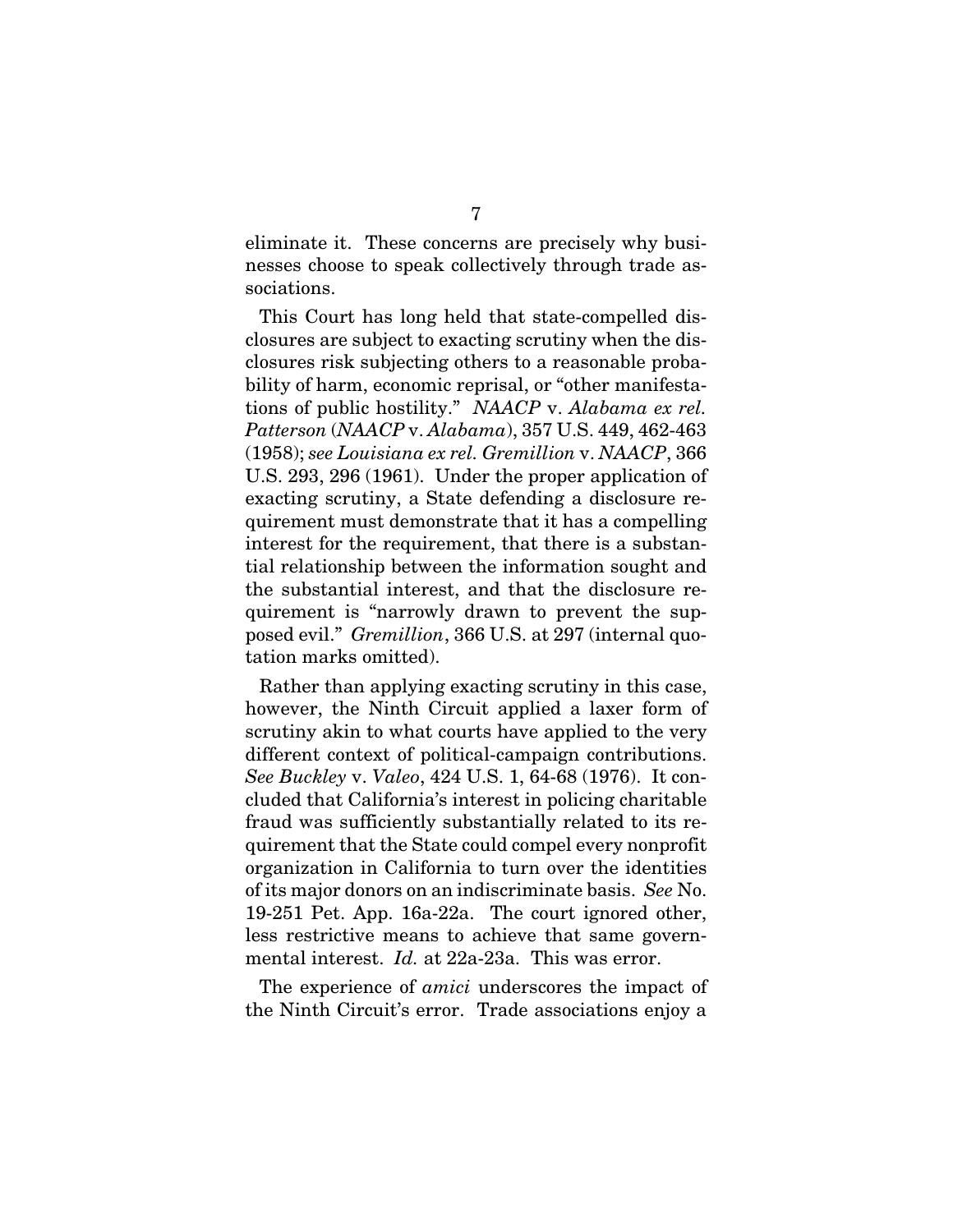constitutionally protected right to speak on behalf of their members. *See Citizens United* v. *Fed. Election Comm'n*, 558 U.S. 310, 365 (2010); *Gremillion*, 366 U.S. at 296; *NAACP* v. *Alabama*, 357 U.S. at 458-459. Their members have a constitutionally protected right to associate with each other and with the association. An important corollary to these rights is the "[i]nviolability of privacy in group association," which is "indispensable to preservation of freedom of association." *NAACP* v. *Alabama*, 357 U.S. at 462. This right to associational privacy is especially important for those who may take unpopular positions. *See id.* Otherwise, individuals or businesses may choose silence, and their views will be removed from the "marketplace of ideas" that the First Amendment is meant to foster. *Matal* v. *Tam*, 137 S. Ct. 1744, 1762 (2017).

By joining together through public-advocacy groups, member businesses—like those belonging to *amici'*s associations—are best able to exercise their First Amendment rights to speak and to associate. Compelled disclosure of membership invites disproportionate retaliation to speech, giving would-be censors the ability to silence the exercise of First Amendment speech rights and to control the terms of public discourse. By embracing a legal rule that makes compelled disclosure easy for States to justify, the Ninth Circuit invites just that sort of silencing.

#### ARGUMENT

Anonymous and pseudonymous speech are not new. They are part of the fabric of the American tradition: Alexander Hamilton, James Madison, and John Jay wrote the *Federalist Papers* under the pseudonym "Publius" to advocate for the Constitution's ratification; John Marshall wrote as "a Friend of the Union"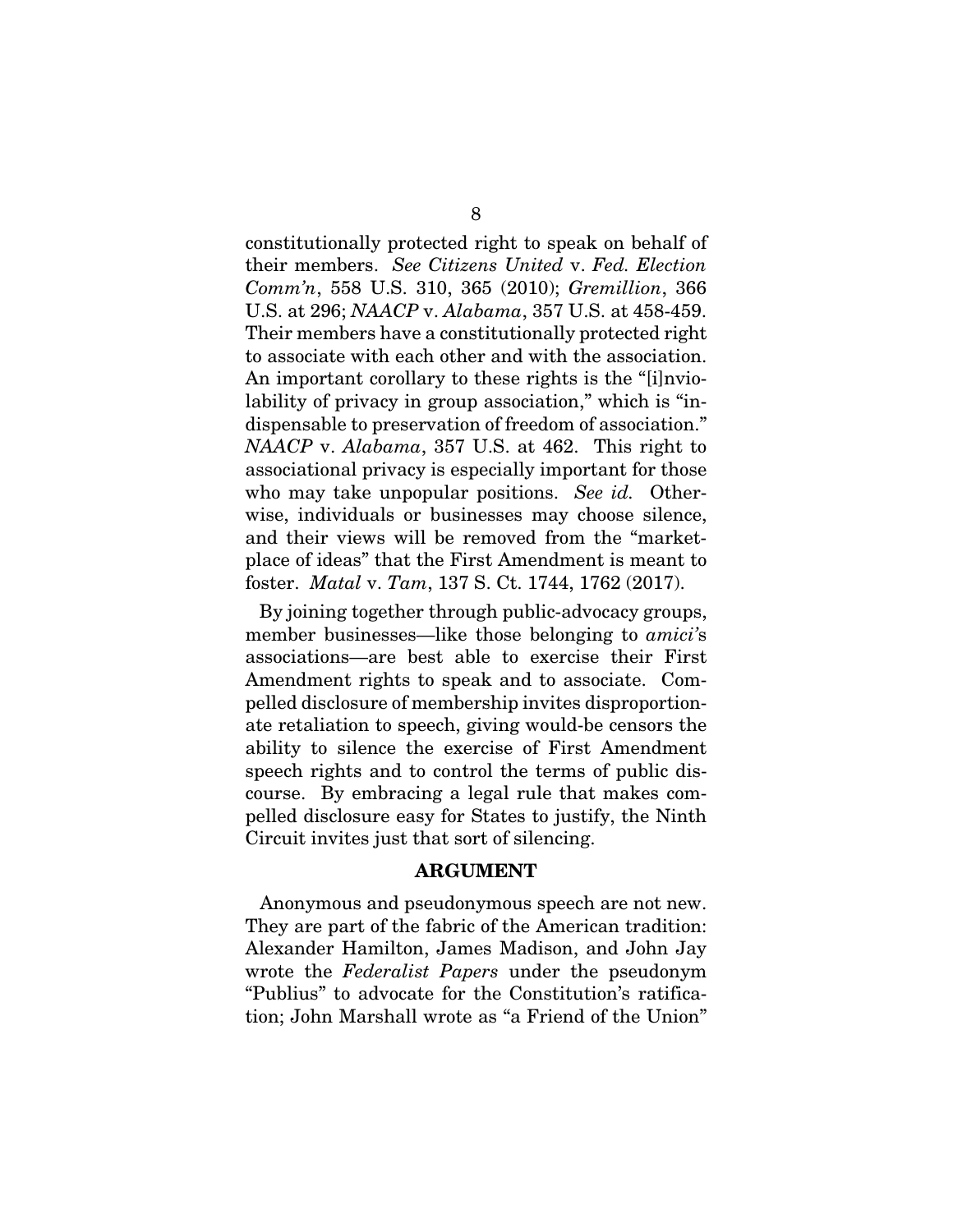and "a Friend of the Constitution" to elaborate on his opinion in *McCulloch* v. *Maryland*; and both Thomas Jefferson and Abraham Lincoln published political writings anonymously throughout their careers. *See* Bradley A. Smith, *In Defense of Political Anonymity*, City J. (2010), https://www.tinyurl.com/yyafwotm. Anonymous writings, therefore, "have been historic weapons in the defense of liberty" and "have played an important role in the progress of mankind." *Talley* v. *California*, 362 U.S. 60, 62, 64 (1960) (internal quotation marks omitted).

Anonymous speech is perhaps even more important today than it was for the founding generation. In an intensely polarized political climate where social-media inspired backlash can have catastrophic effects, anonymity as members of trade associations or publicinterest groups allows manufacturers and other businesses to speak confidently with a collective voice. *See NAACP* v. *Alabama*, 357 U.S. at 460-461.

### I. BY APPLYING A LAX FORM OF FIRST AMENDMENT SCRUTINY, THE NINTH CIRCUIT'S DECISION INVITES STATES TO CHILL DISFAVORED SPEECH.

The First Amendment protects the right to band together to advocate in two distinct and critical ways. First, the First Amendment protects companies' and individuals' right "to engage in association for the advancement of beliefs and ideas." *NAACP* v. *Button*, 371 U.S. 415, 430 (1963) (internal quotation marks omitted). Second, the First Amendment separately protects an association's right to speak and petition on its members' behalf. *See McIntyre* v. *Ohio Elections Comm'n*, 514 U.S. 334, 347 (1995); *Gremillion*, 366 U.S. at 296; *NAACP* v. *Alabama*, 357 U.S. at 458-459.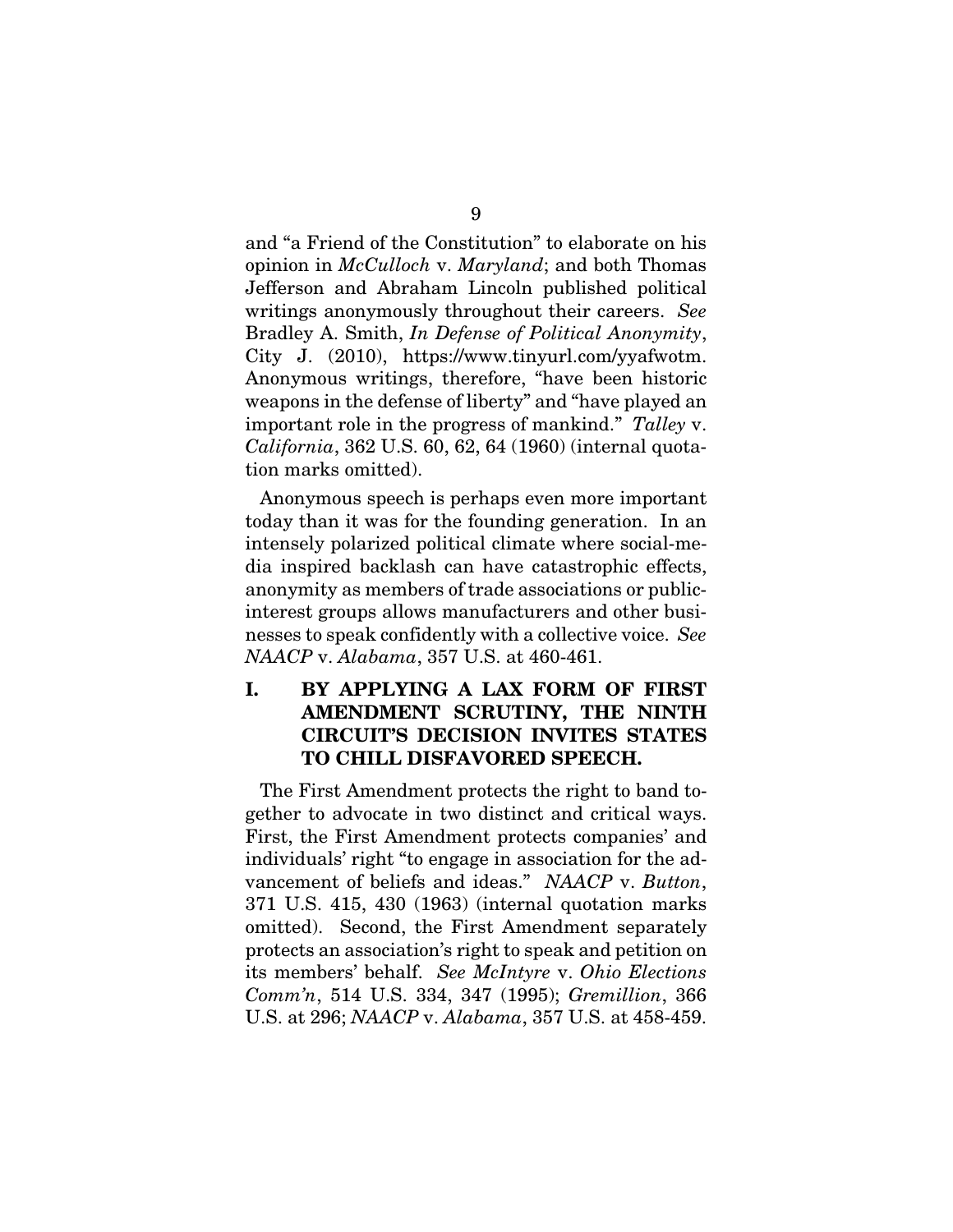These rights apply whether or not the association is itself incorporated and whether its members are companies or individuals. *See Citizens United*, 558 U.S. at 365; *NAACP* v. *Alabama*, 357 U.S. at 458-459.

Without the option for anonymity, the speech protected by these First Amendment rights will be chilled. This Court has long recognized that privacy in one's associations is "indispensable to preservation of freedom of association." *NAACP* v. *Alabama*, 357 U.S. at 462; *see Gibson*, 372 U.S. at 544. Disclosure laws "may induce members to withdraw from the [a]ssociation and dissuade others from joining it because of fear of exposure of their beliefs shown through their associations and of the consequences of this exposure." *NAACP* v. *Alabama*, 357 U.S. at 462- 463.

To protect these fundamental rights, this Court requires exacting scrutiny of state-compelled disclosures when the disclosure will subject an association or its members to a reasonable probability of harm, economic reprisal, or "other manifestations of public hostility." *Id.*; *see Gremillion*, 366 U.S. at 297. Petitioners' experiences, as well as the private and public backlash *amici*'s members and countless other businesses and entities have faced for taking unpopular positions on controversial issues, plainly demonstrate why California's mandatory donor-disclosure law must be subject to exacting scrutiny. *See infra*  Part II.A.

Under exacting scrutiny, the government bears a heavy burden. First, the government must demonstrate a compelling interest furthered by compulsory disclosure; second, there must be a substantial relationship between the information sought and that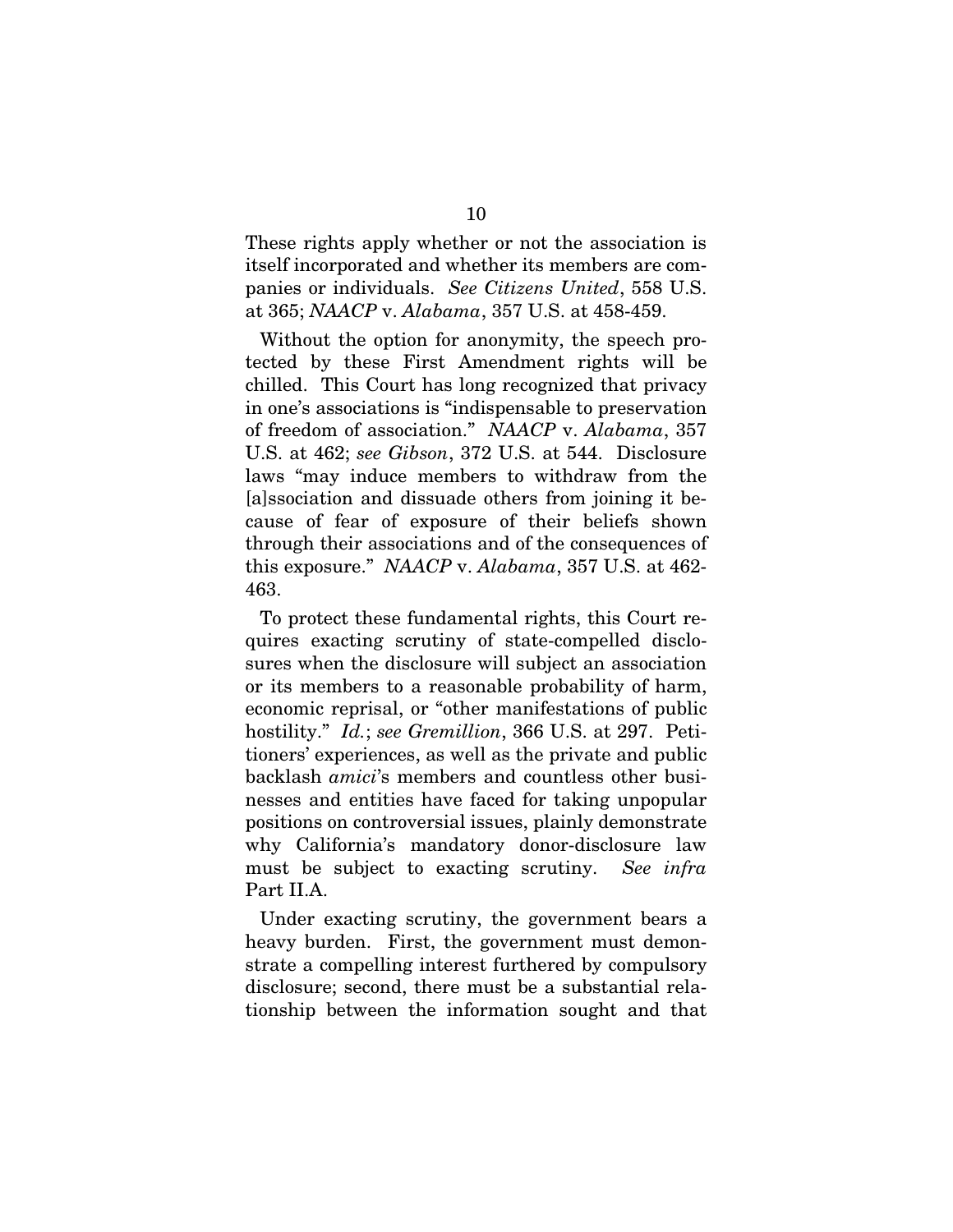government interest; and third, the information sought must be narrowly tailored. *See NAACP* v. *Alabama*, 357 U.S. at 462-463, 466; *Gibson*, 372 U.S. at 546, 548-549; *Gremillion*, 366 U.S. at 296. It is not enough that there be *some* legitimate governmental interest. For "even though the governmental purpose be legitimate and substantial, that purpose cannot be pursued by means that broadly stifle fundamental personal liberties when the end can be more narrowly achieved." *Shelton* v. *Tucker*, 364 U.S. 479, 488 (1960).

California's indiscriminate disclosure law is not narrowly tailored. Its purported interest is policing charitable fraud. *See* No. 19-251 Pet. App. 6a-7a. But mandating perpetual and ongoing disclosure is not narrowly tailored to achieve that goal. Such disclosure invites the kind of disproportionate retaliation for political speech that risks chilling the associational and speech rights of the members in the organizations subject to California's rule. That risk is especially grave given legitimate concerns about disclosed information being leaked or used by politically motivated officials. Yet California has available a panoply of alternative tools that are less likely to chill speech. For example, traditional investigatory methods—such as grand jury subpoenas—are less-disruptive, moretargeted means that belie California's supposed need for blanket disclosure.

The Framers ratified the First Amendment because they feared "silence coerced by law" and "the occasional tyrannies of governing majorities" that might be tempted to "discourage thought" through "fear of punishment." *New York Times Co.* v. *Sullivan*, 376 U.S. 254, 269–271 (1964) (quoting *Whitney* v.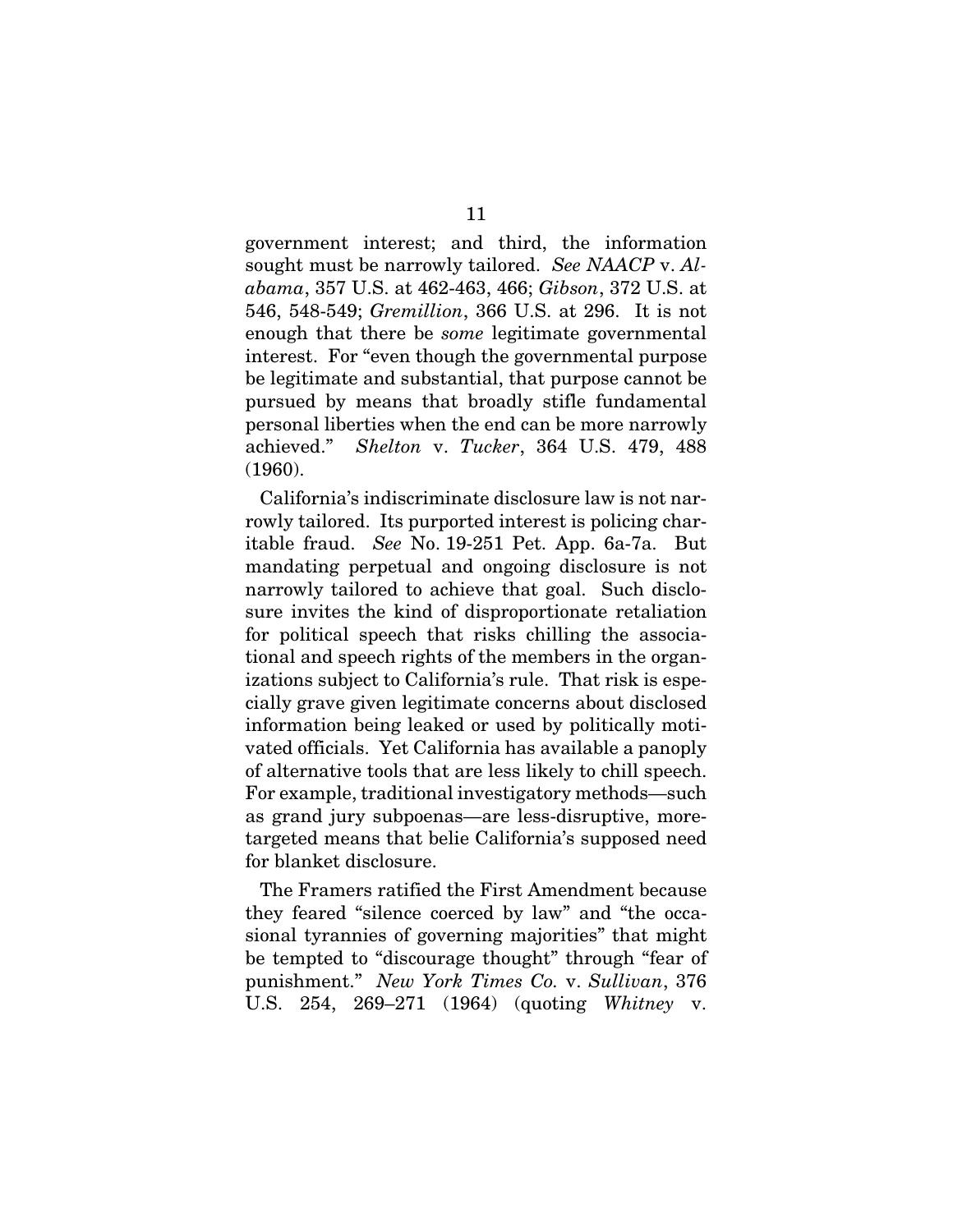*California*, 274 U.S. 357, 375–376 (1927) (Brandeis, J., concurring)). The Ninth Circuit invited just those unhappy results by unduly cabining the First Amendment's zone of protection for anonymous speech and association, even though the Petitioners put forward specific evidence that they had in fact faced harassment and retaliation. *See* No. 19-251 Pet. App. 49a-50a; No. 19-255 Pet. App. 94a. Under a mandatory disclosure regime, businesses and individuals will have to choose between advocating for their interests—and risking public exposure and disproportionate backlash—or staying silent and disengaged from public debate. The decision below thus risks robbing society of a free flowing "marketplace of ideas" and replacing it with a culture of stifled speech amidst fear of reprisal. *Virginia* v. *Hicks*, 539 U.S. 113, 119 (2003). The First Amendment demands more exacting scrutiny than the Ninth Circuit provided.

#### II. ANONYMITY IS ESSENTIAL FOR PEOPLE AND COMPANIES TO FREELY AND EFFECTIVELY SPEAK AND ASSOCIATE.

The consequences of removing the protections of anonymity are not merely theoretical. Retaliation can come in many different forms: economic loss, property damage, or even threatened or actual violence. *See, e.g.*, *ProtectMarriage.com* v. *Bowen*, 830 F. Supp. 2d 914, 917-922 (E.D. Cal. 2011) (summarizing plaintiff's evidence of threats and harassment received in response to plaintiff's support for a controversial ballot initiative); *see, also, e.g.*, James Dao, *How the Anonymous Op-Ed Came to Be*, N.Y. Times (Sept. 8, 2018), https://tinyurl.com/u05tjbh8 (noting that the *New York Times* sometimes chooses to publish content with an anonymous author where the author is at risk, like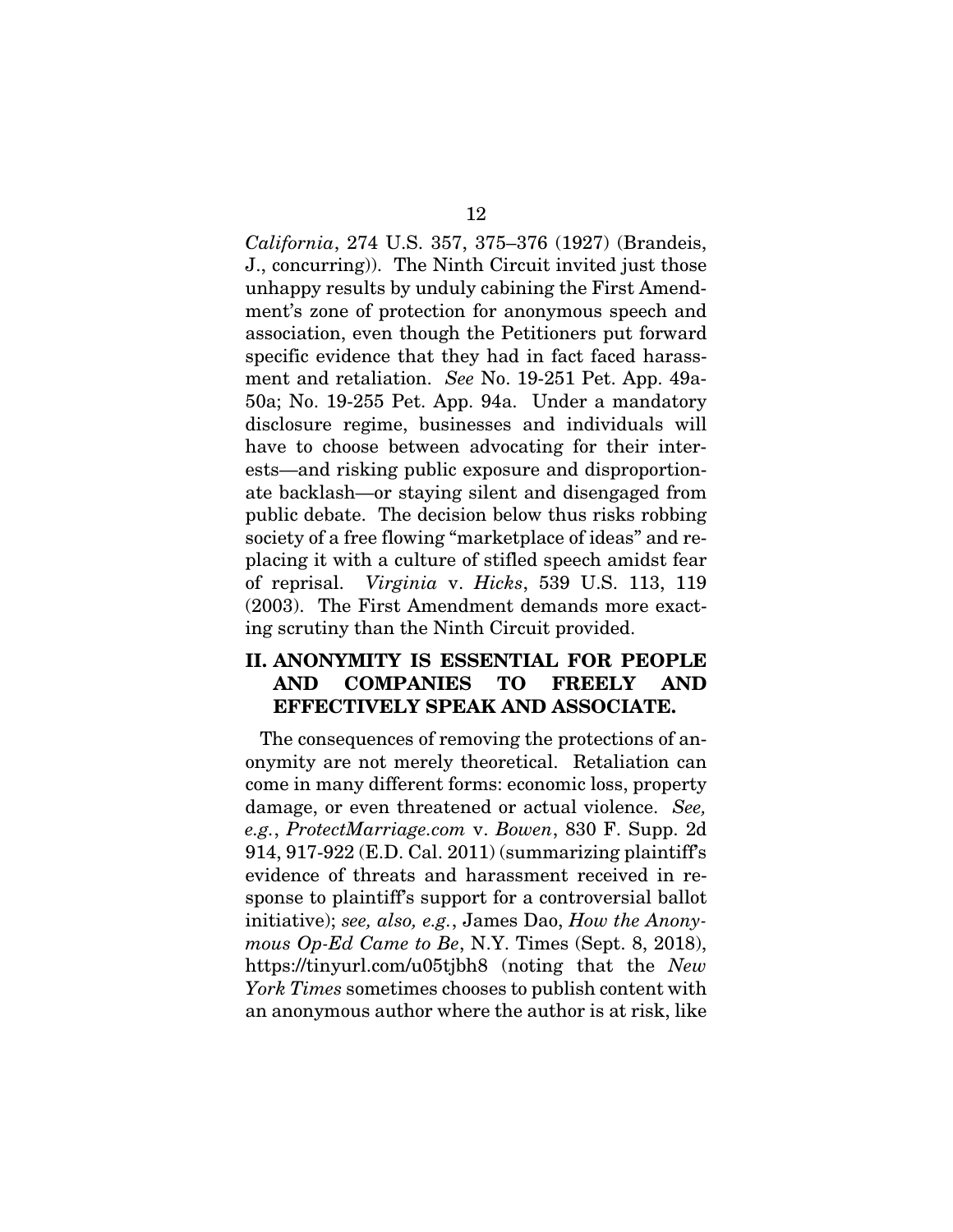with asylum seekers or refugees, or where the author is concerned about retaliation).

Most people and businesses today *can* speak freely and anonymously because most States do not have mandatory disclosure laws for organizations that engage in collective speech; California's scheme is, at this point, an anomaly. The most stark examples of retaliation are therefore cases where individual speakers choose to take *public* positions. But the backlash experienced by public speakers illustrates why anonymous, collective speech is so important.

#### Recent History Is Replete With Examples Of Businesses And Advocacy Organizations Facing Retaliation For Their Speech.

1. In today's highly polarized political climate, "compelled disclosure" of advocacy risks "subject[ing]" businesses "to threats, harassment, or reprisals from \* \* \* private parties." *John Doe No. 1* v. *Reed*, 561 U.S. 186, 200 (2010) (quoting *Buckley*, 424 U.S. at 74). One does not have to look hard to find examples of private harassment and retaliation in response to advocacy and expression.

In the present cases, one of the petitioner organizations advocated free enterprise and a free society, and the other advocated traditional Judeo-Christian religious values. *See* No. 19-251 Pet. App. 10a. They presented evidence at trial that in retaliation for that advocacy, their donors received threatening messages and packages, and even death threats. *See id.* at 49a-50a ("[T]he Court heard ample evidence establishing that AFP, its employees, supporters and donors face public threats, harassment, intimidation, and retaliation once their support for and affiliation with the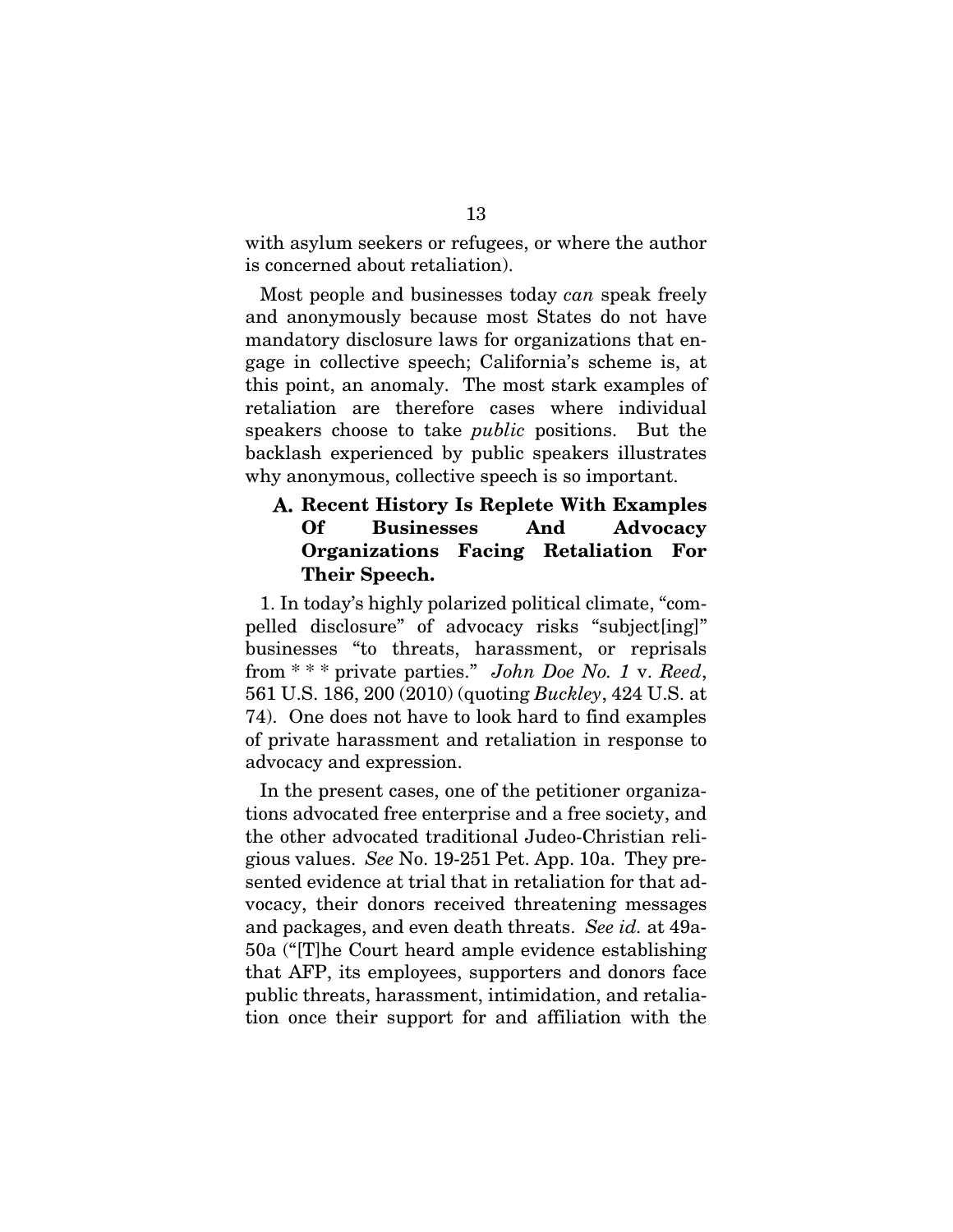organization becomes publicly known."); *see also* No. 19-255 Pet. App. 94a (district court noting that record is "replete with allegations and supporting evidence showing that persons associated with the" Thomas More Law Center "have experienced threats, harassment, or other potentially chilling conduct"). Supporters of one Petitioner were surrounded by knife and box-cutter wielding protestors at a rally. The protestors later collapsed a tent on the supporters. *See* No. 19-251 Pet. App. 49a-50a. Protestors also targeted supporters individually by calling for boycotts of their businesses, forcing some to reconsider contributing to or supporting the organization. *See id.* 

This type of harassment is not unusual. *See, e.g.*, *State* v. *Grocery Mfrs. Ass'n*, 425 P.3d 927, 932, 941- 942 (Wash. Ct. App. 2018), *aff'd in part and rev'd in part*, 461 P.3d 334 (Wash. 2020) (members of a trade association that opposed a ballot initiative were harassed, boycotted, pressured to withdraw from membership, and even threated with death, when their opposition was disclosed).

*Amici's* members have similarly been the targets of accusatory letter-writing campaigns by activist investors and other individuals, in response to the positions taken by *amici* and other industry organizations to which they belong. The letters make clear that the goal of these campaigns is to silence members and to intimidate the organization from advocating for the disfavored positions.

Supporters of social-justice movements, including Black Lives Matter, have also been the subject of public ire. An Oregon attorney was placed on a government watchlist of potential threats to police after he was identified as supporting Black Lives Matter. *See*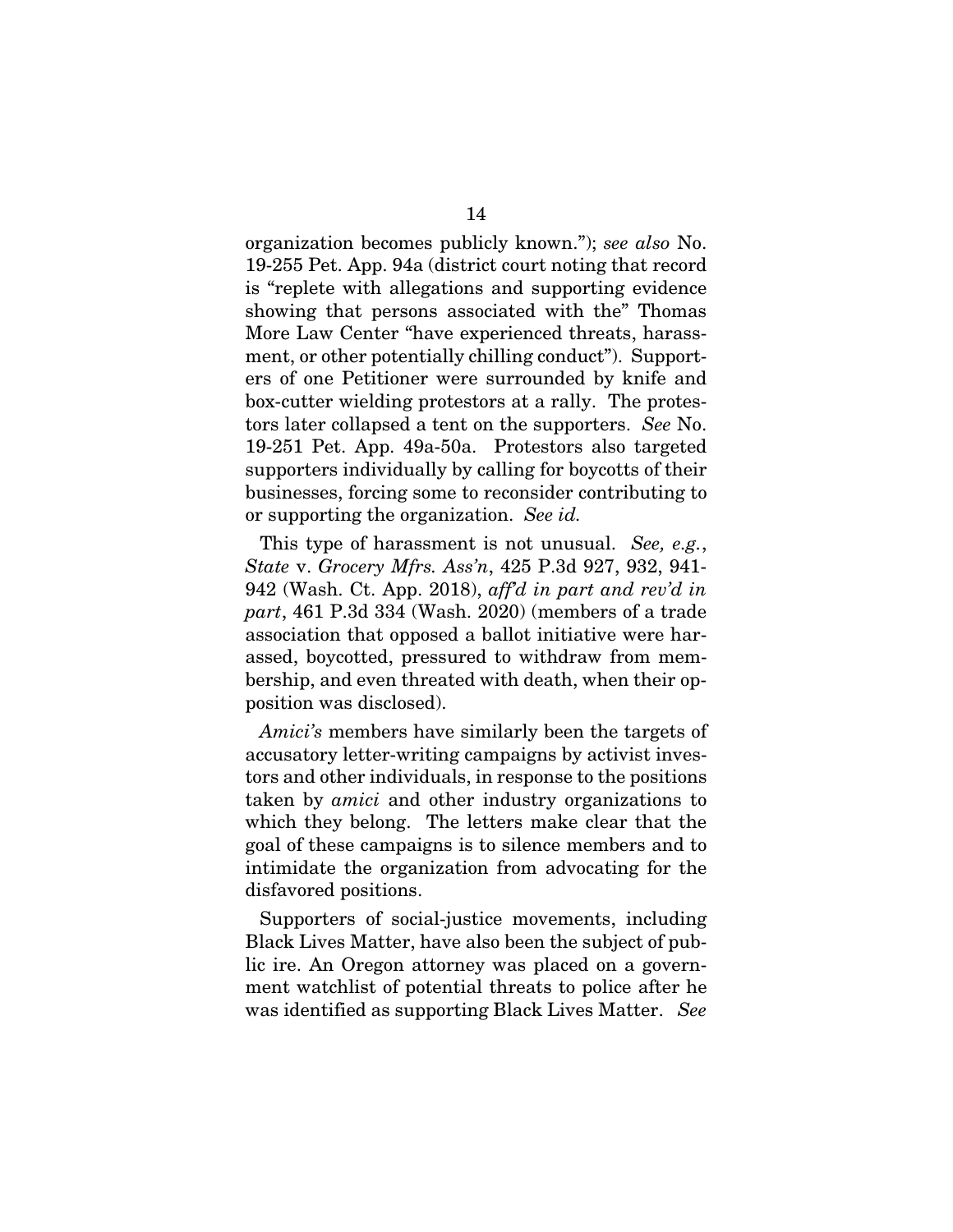Andrew Dorn, *Johnson Says Oregon DOJ Didn't Show 'Loyalty' In Civil Rights Case*, Or. Pub. Broad. (Oct. 17, 2017), https://tinyurl.com/ca4bjb4v. Last year, a Hamptons craft brewery was boycotted after it declared support for Black Lives Matter in the aftermath of George Floyd's death. *See* Isabel Vincent, *Hamptons Brewery Targeted with Boycott Over Black Lives Matter Support*, N.Y. Post (Aug. 29, 2020), https://tinyurl.com/1gfb1q39. An online group supporting the boycott grew to over 30,000 members and the brewery's Yelp page was overwhelmed by negative reviews relating to the boycott. *See id.* 

2. Retaliation does not stop with private individuals. "[T]hreats, harassment, or reprisals from \* \* \* Government officials" occur with regularity when a business, individual, or entity is seen as being on the wrong side of an issue. *Reed*, 561 U.S. at 200 (internal quotation marks omitted). Individuals in government have shown a willingness to use their positions of power to criticize private organizations and donors, often with the intent of forcing them into silence.

For example, some members of Congress have assailed *amici* and their members or donors for speaking publicly in support of positions the members of Congress oppose. They have sent letters to businesses they know to be members of certain associations, pressuring them to speak out against the association or its position, or else face congressional opprobrium by continued association with the group. Government agencies running pension funds have followed a similar tack, sending letters to known association members demanding they cease support of the organization because of its positions. Congress has even considered legislation requiring nonprofits to disclose their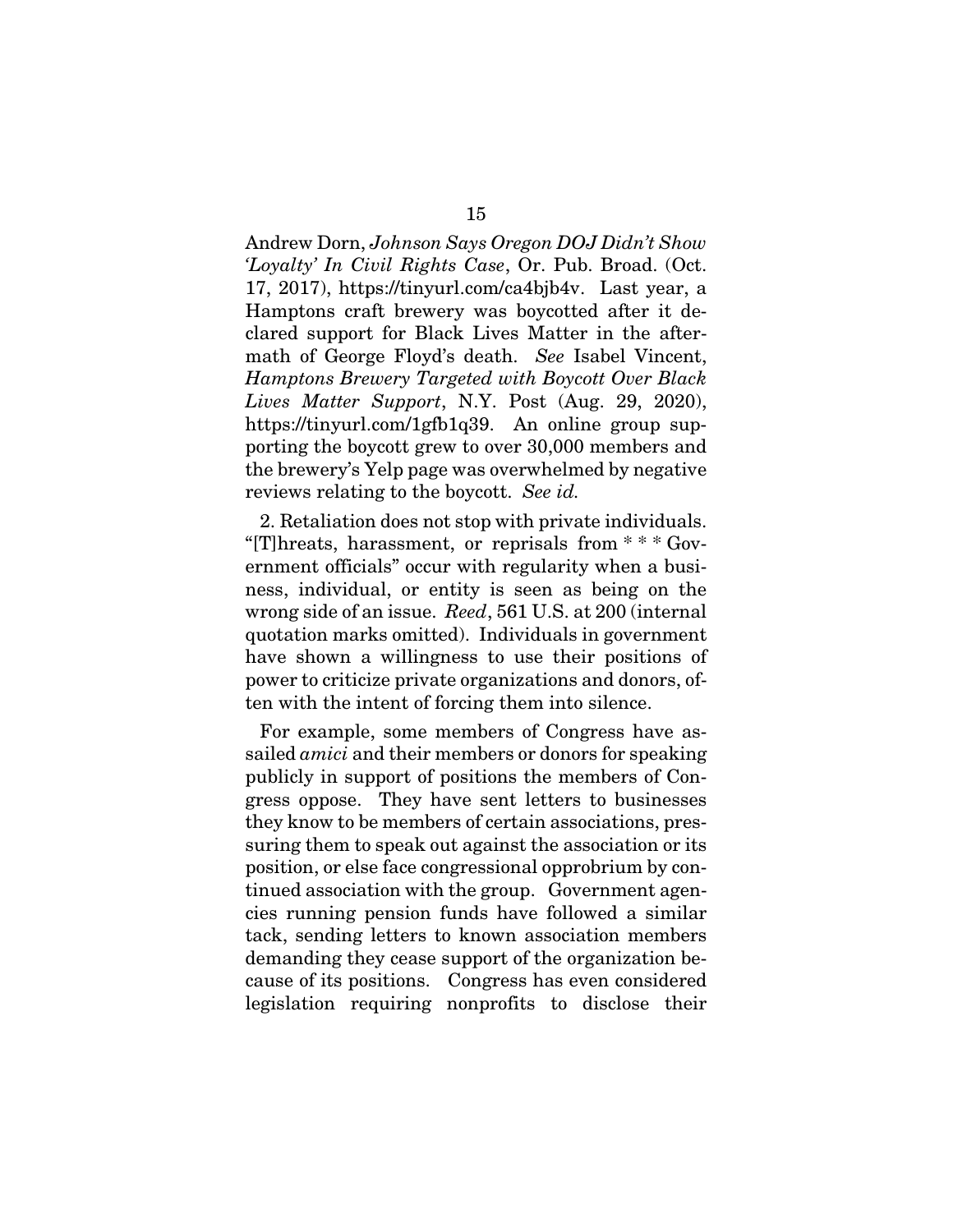donors precisely *because* disclosure could deter nonprofits from speaking on certain issues. *See*  DISCLOSE Act of 2017, S. 1585, 115th Congress (2017); DISCLOSE Act of 2014, S. 2516, 113th Congress (2014); DISCLOSE Act of 2012, S. 3369, 112th Congress (2012).

The First Amendment's implicit right to privacy ensures that government officials focus their attention on organizations broadly, and *not* on individual *members* of organizations. Without the ability to speak anonymously and in concert, businesses and individuals will reasonably fear becoming the next target of politicians' ire. *See, e.g.*, *Citizens United*, 558 U.S. at 483 (Thomas, J., concurring in part and dissenting in part); *Majors* v. *Abell*, 361 F.3d 349, 356 (7th Cir. 2004) (Easterbrook, J., *dubitante*) ("Disclosure also makes it easier to see who has not done his bit for the incumbents \* \* \* .").

3. The Internet has magnified the potential consequences of expansive disclosure rules. Some activist groups have adopted a strategy of "expos[ing] secret donors" in hopes of using "immense public pressure, including perhaps boycotts, to shame them and hurt business," with the goal of chilling their speech and contributions to advocacy organizations. George Zornick, *Progressives Mount Major Campaign to Intimidate Corporate Election Donors*, The Nation (Mar. 12, 2012), https://tinyurl.com/3hslj87t. One example is Accountable America, a nonprofit whose goal is "to confront donors to conservative groups, hoping to create a chilling effect that will dry up contributions." Michael Luo, *Group Plans Campaign Against G.O.P. Donors*, N.Y. Times (Aug. 7, 2008), https://tinyurl.com/54akwwv2. A similar group on the other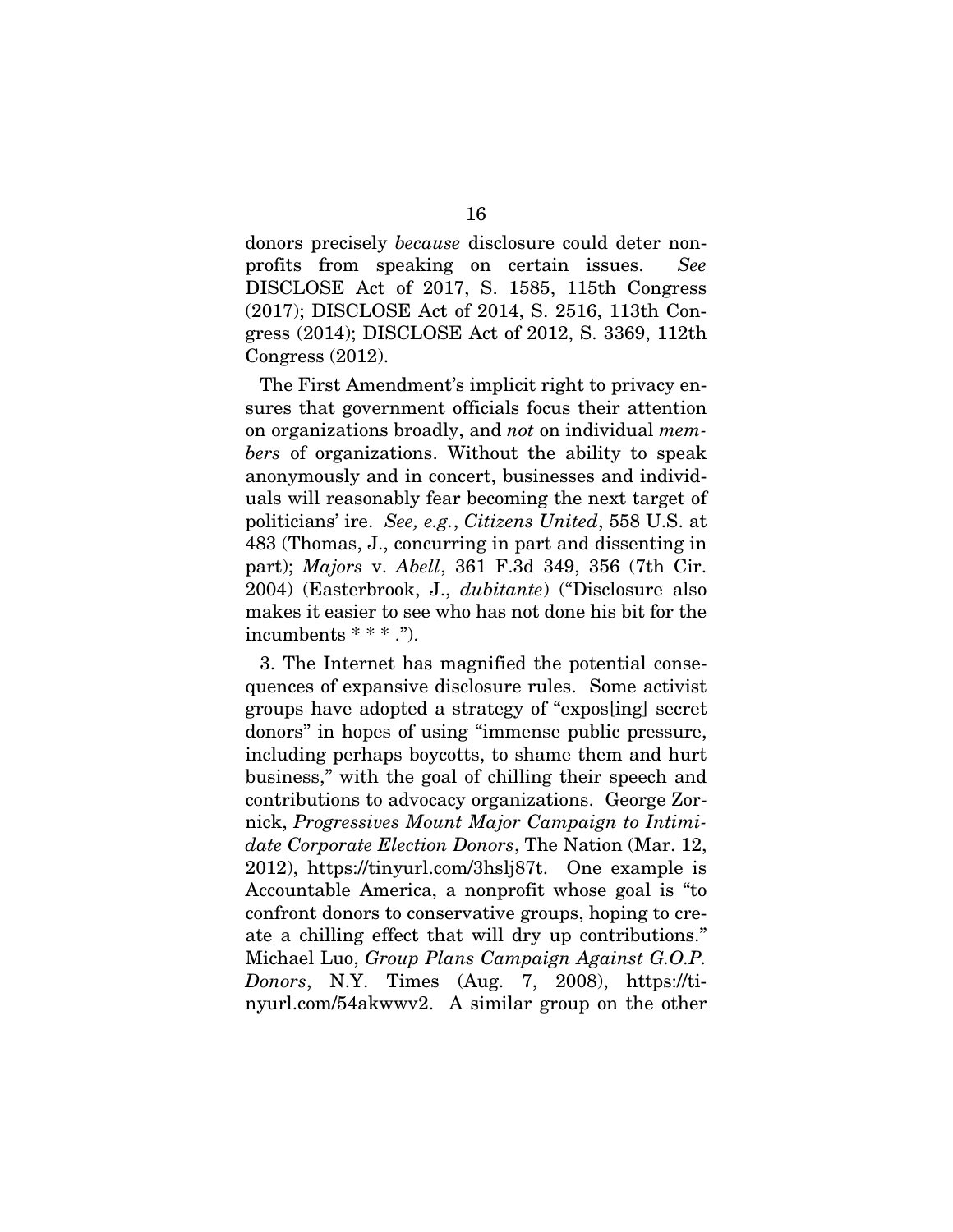side of the aisle—Americans for Limited Government—secured the names and addresses of donors to liberal causes and mailed letters to those donors threatening to publicize their involvement. *See* Ben Smith, *Group Targets Liberal Donors*, Politico (Sept. 30, 2008), https://tinyurl.com/1riov59d ("We are monitoring all reports of a wide variety of leftist organizations. As your name appears in subsequent reports, it is our intent to publicize your involvement in your local community.").

 Due to the ubiquitous nature of social media, it is easier than ever before to retaliate against businesses and individuals for their speech and advocacy contributions. Any member of the public can crowdsource data online, including names and addresses of a group's members made available by government disclosure, to then compile a database of targets. "[W]atchdog groups have created websites that use government-gathered data to organize [donor] information easily for online users, sometimes in provocative ways"—for instance, by identifying addresses of individual donors on a Google map. Raymond J. La Raja, *Political Participation and Civil Courage: The Negative Effect of Transparency on Making Small Campaign Contributions*, 36 Political Behavior 753, 760 (2014); *see Van Hollen, Jr.* v. *Fed. Election Comm'n*, 811 F.3d 486, 500 (D.C. Cir. 2016) ("[T]he advent of the Internet enables prompt disclosure of expenditures, which provides political opponents with the information needed to intimidate and retaliate against their foes." (internal quotation marks omitted)). These campaigns are clearly not designed to respond to disfavored speech with reasoned counterargument, but rather to intimidate donors into shutting down the disfavored speech altogether.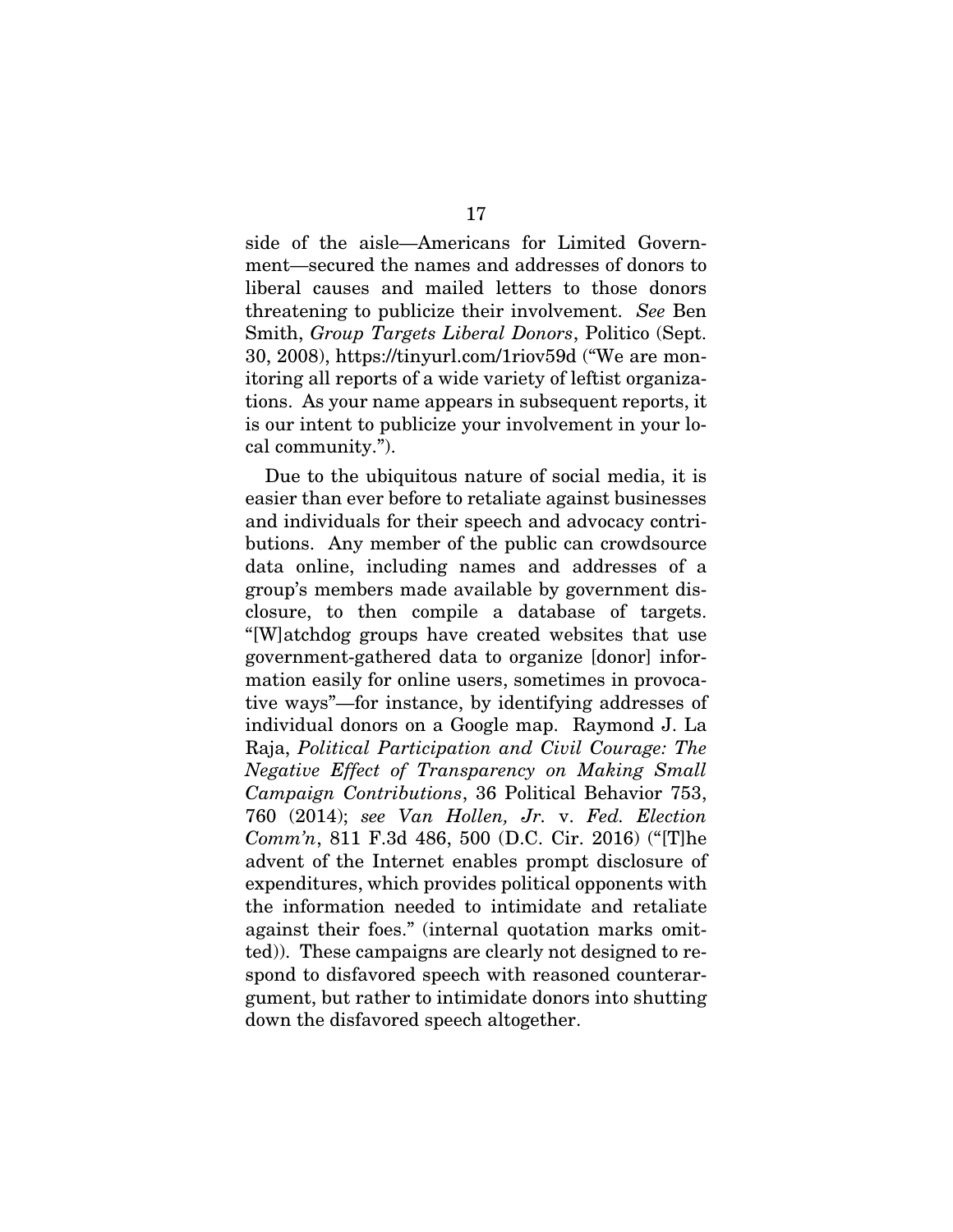Such campaigns have occurred in California specifically. After a controversial ballot initiative passed, opponents created a website combining state-provided data with Google Maps to geo-locate the initiative's supporters. *See* Lloyd Hitoshi Mayer, *Disclosures About Disclosure*, 44 Ind. L. Rev. 255, 276 (2010); *Hollingsworth* v. *Perry*, 558 U.S. 183, 185-186 (2010) (per curiam). Retaliation against these supporters "may have largely been fueled by the creation of [such] websites." Mayer, *supra*, at 276.

Social media fuels a "censoriousness" marked by "an intolerance of opposing views, a vogue for public shaming and ostracism, and the tendency to dissolve complex policy issues in a blinding moral certainty." *A Letter on Justice and Open Debate*, Harper's Magazine (July 7, 2020), https://tinyurl.com/259lv7l8. Although this "censoriousness" is not new to the Internet era, the medium makes it much easier for vigilante censors to identify and muster a retaliatory crowd against speakers they wish to silence. The modern environment only underscores the wisdom of this Court's First Amendment jurisprudence in recognizing the importance of collective and anonymous speech and association.

#### Anonymity Enables More Effective Free Speech Through Collective Speech.

*Amici*'s members operate in a precarious environment. Consider an owner of a small manufacturer in a rural area who relies on immigrant employees, but whose community favors immigration restrictions. Or a business owner in an urban enclave who fears that a statewide referendum to increase the minimum wage will put him out of business, but who knows the initiative is widely supported by his neighbors. In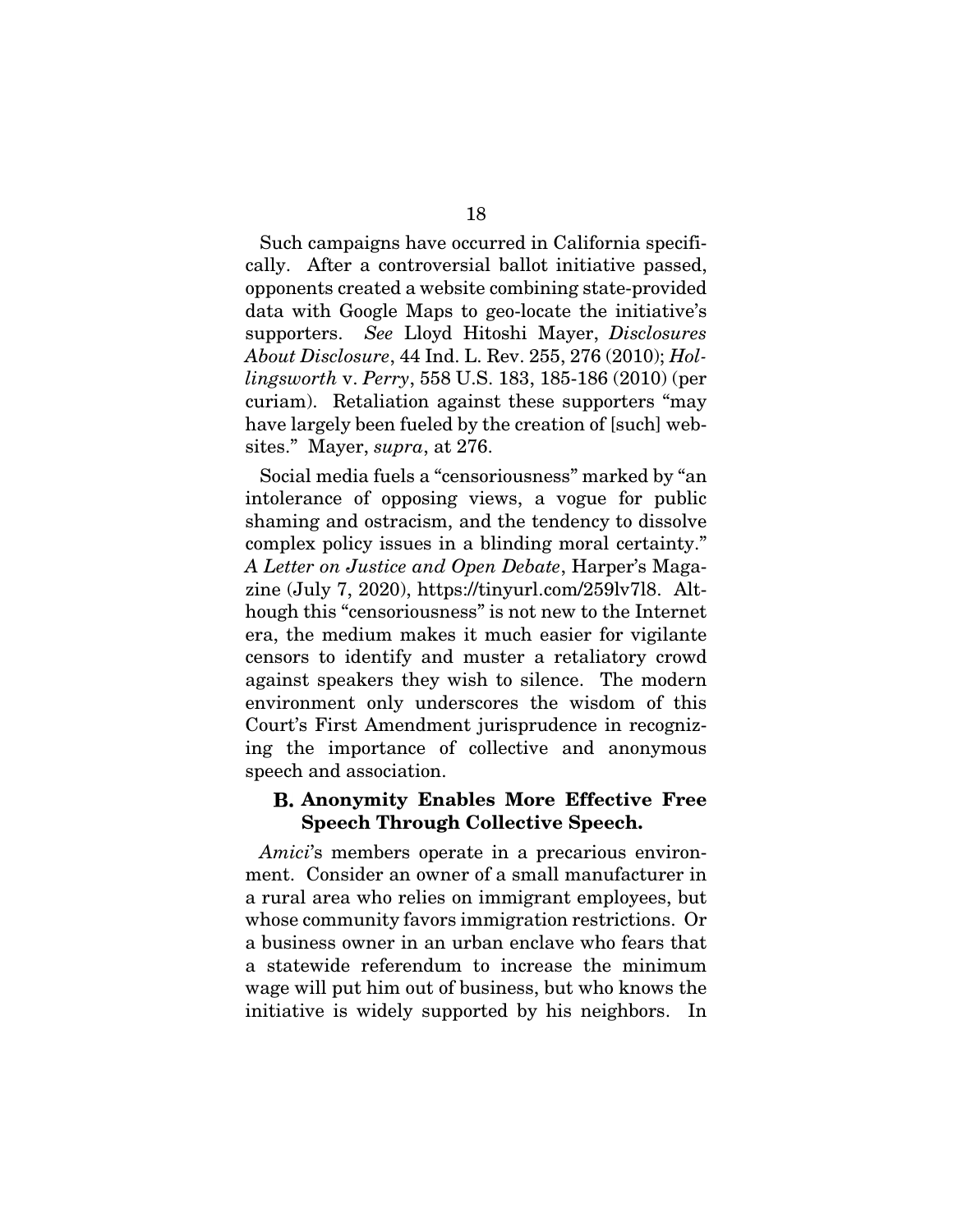both cases, were the businesses to publicly state their views or reveal that they were joining an association to advocate for those interests, they would run the risk of retaliation, be it a retaliatory boycott or an online harassment campaign.

Trade associations and advocacy organizations like *amici* provide a way out of this dilemma. These organizations allow members to pool their resources to speak with a collective voice more effectively than any one company speaking alone. *See ACLU of Nev.* v. *Heller*, 378 F.3d 979, 989 (9th Cir. 2004) ("[I]ndividuals working in cooperation with groups may be concerned about readers prejudging the substance of a message by associating their names with the message."). "Effective advocacy of both public and private points of view, particularly controversial ones, is undeniably enhanced by group association \* \* \*... *NAACP* v. *Alabama*, 357 U.S. at 460.

Trade associations, in particular, benefit from membership confidentiality. It protects their members' and contributors' privacy, and the associations can therefore focus their advocacy on the substance of issues rather than on the speakers' identity. *See* Bradley A. Smith, *supra* ("[D]isclosure fosters \* \* \* the \* \* \* idea[ ] that the identity of the speaker matters more than the force of his argument."). After all, "the best test of truth is the power of the thought to get itself accepted in the competition of the market," *Abrams* v. *United States*, 250 U.S. 616, 630 (1919) (Holmes, J., dissenting)—not the popularity of the speaker. Member businesses can thus use their membership in a larger organization to avoid being singled out for their views, while still advancing them in the marketplace of ideas.